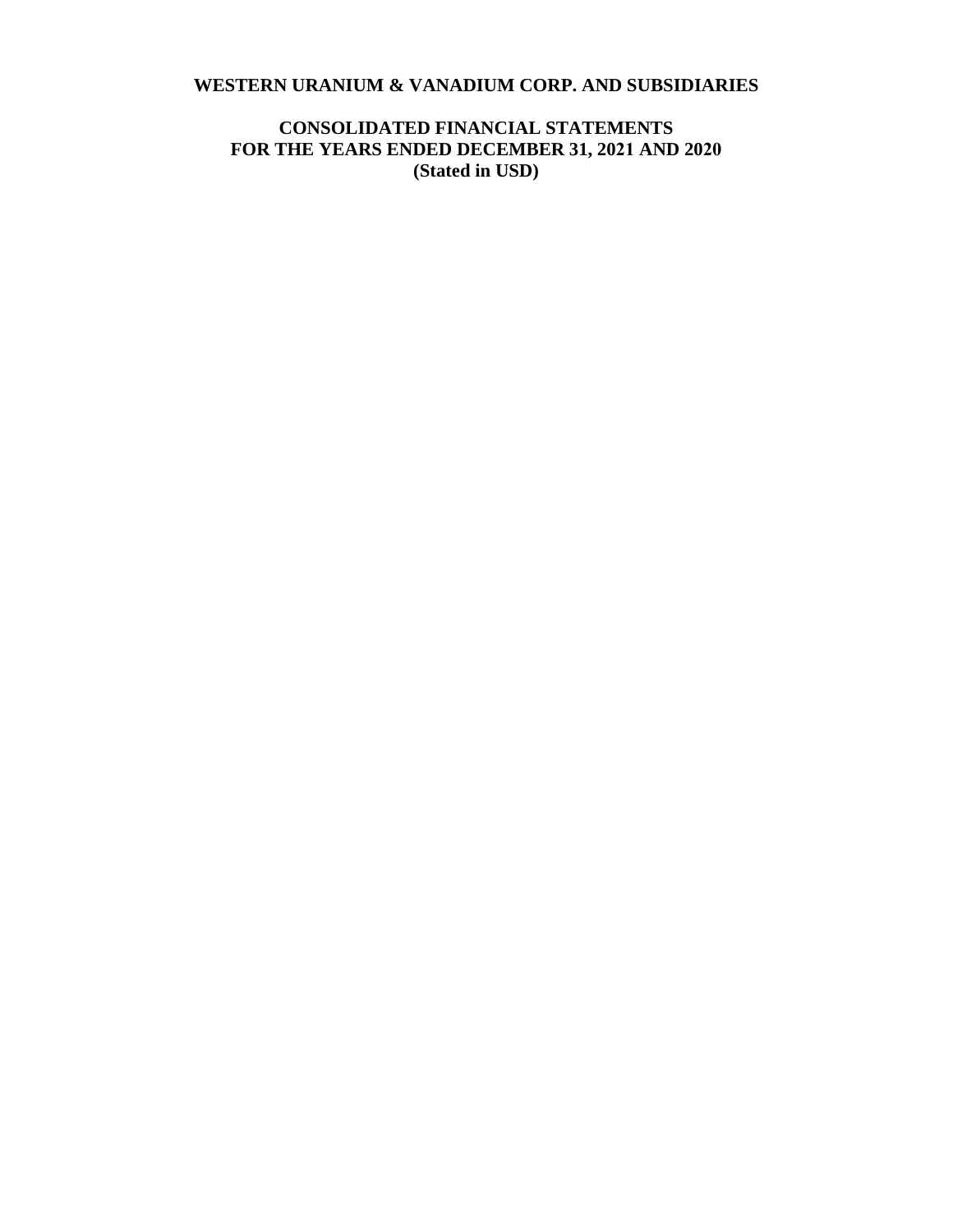# **WESTERN URANIUM & VANADIUM CORP. AND SUBSIDIARIES CONSOLIDATED FINANCIAL STATEMENTS**

## **TABLE OF CONTENTS**

**Page(s)**

| Report of Independent Registered Public Accounting Firm                                                              |   |
|----------------------------------------------------------------------------------------------------------------------|---|
| Consolidated Balance Sheets as of December 31, 2021 and 2020                                                         | 2 |
| Consolidated Statements of Operations and Other Comprehensive Loss for the Years<br>Ended December 31, 2021 and 2020 | 3 |
| Consolidated Statement of Changes in Shareholders' Equity for the Years Ended<br>December 31, 2021 and 2020          |   |
| Consolidated Statements of Cash Flows for the Years Ended December 31, 2021 and<br>2020                              | 5 |
| Notes to Consolidated Financial Statements                                                                           | 6 |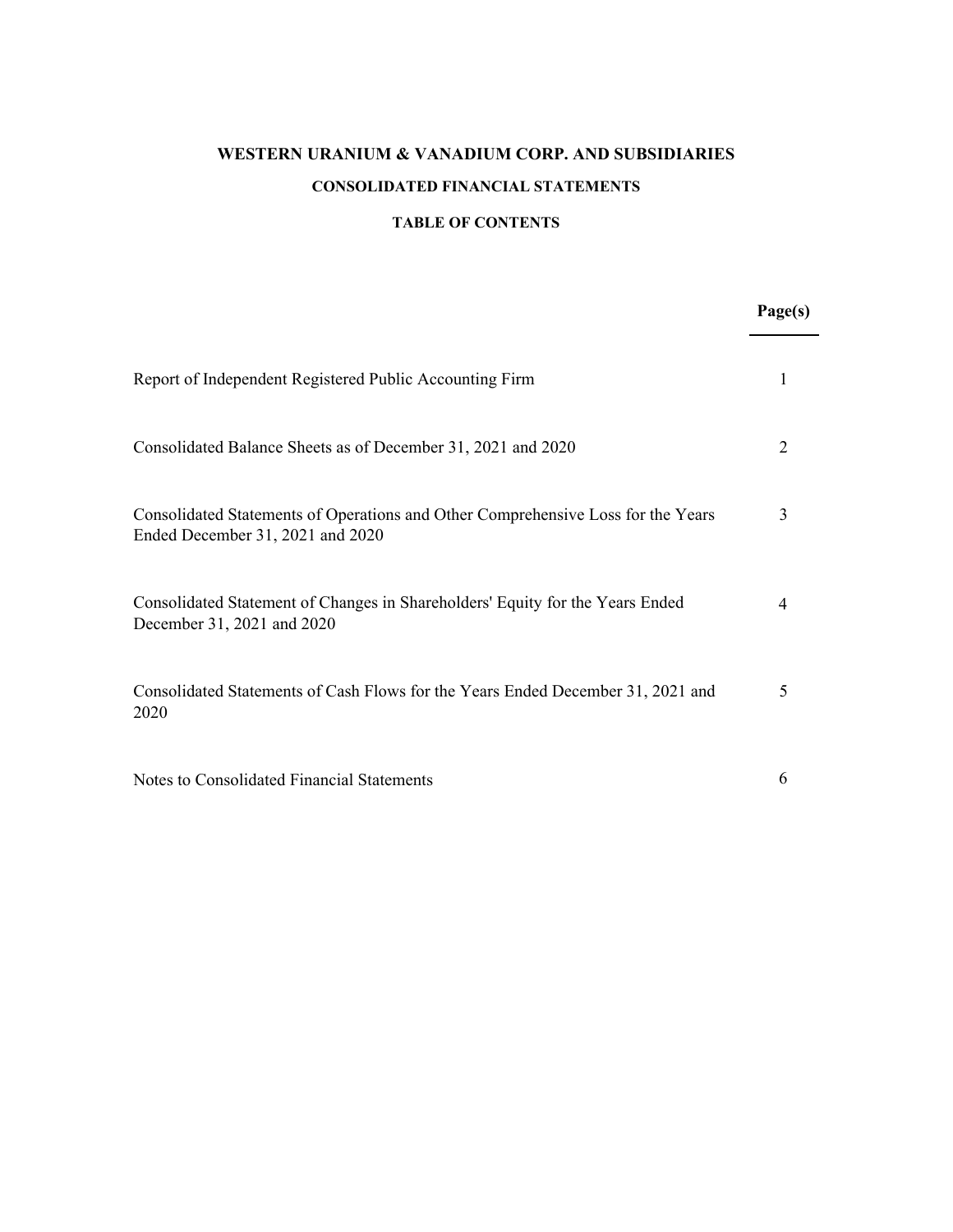

## **REPORT OF INDEPENDENT REGISTERED PUBLIC ACCOUNTING FIRM**

To the Board of Directors and Shareholders of Western Uranium & Vanadium Corp.

#### **Opinion on the Consolidated Financial Statements**

We have audited the accompanying consolidated balance sheets of Western Uranium & Vanadium Corp. (the "Company") as of December 31, 2021 and 2020, and the related consolidated statements of operations and other comprehensive loss, changes in shareholders' equity and cash flows for the years then ended, and the related notes (collectively referred to as the consolidated financial statements).

In our opinion, the consolidated financial statements present fairly, in all material respects, the consolidated financial position of the Company as of December 31, 2021 and 2020, and the results of its consolidated operations and its consolidated cash flows for the years then ended, in conformity with accounting principles generally accepted in the United States of America.

#### **Material Uncertainty Related to Going Concern**

The accompanying consolidated financial statements have been prepared assuming that the Company will continue as a going concern. As discussed in Note 2 to the consolidated financial statements, the Company has incurred continuing losses and negative cash flows from operations and is dependent upon future sources of equity or debt financing in order to fund its operations. These conditions raise substantial doubt about the Company's ability to continue as a going concern. Management's plans in regard to these matters are also described in Note 2. The consolidated financial statements do not include any adjustments that might result from the outcome of this uncertainty.

#### **Basis for Opinion**

These consolidated financial statements are the responsibility of the Company's management. Our responsibility is to express an opinion on the Company's consolidated financial statements based on our audits. We are a public accounting firm registered with the Public Company Accounting Oversight Board (United States) (PCAOB) and are required to be independent with respect to the Company in accordance with the U.S. federal securities laws and the applicable rules and regulations of the Securities and Exchange Commission and the PCAOB.

We conducted our audits in accordance with the standards of the PCAOB. Those standards require that we plan and perform the audit to obtain reasonable assurance about whether the consolidated financial statements are free of material misstatement, whether due to error or fraud. The Company is not required to have, nor were we engaged to perform, an audit of its internal control over financial reporting. As part of our audits, we are required to obtain an understanding of internal control over financial reporting, but not for the purpose of expressing an opinion on the effectiveness of the Company's internal control over financial reporting. Accordingly, we express no such opinion.

Our audits included performing procedures to assess the risks of material misstatement of the consolidated financial statements, whether due to error or fraud, and performing procedures that respond to those risks. Such procedures included examining, on a test basis, evidence regarding the amounts and disclosures in the consolidated financial statements. Our audits also included evaluating the accounting principles used and significant estimates made by management, as well as evaluating the overall presentation of the consolidated financial statements. We believe that our audits provide a reasonable basis for our opinion.

**MNPLLP** 

**Chartered Professional Accountants, Licensed Public Accountants**

We have served as the Company's auditor since 2015.

Mississauga, Canada April 15, 2022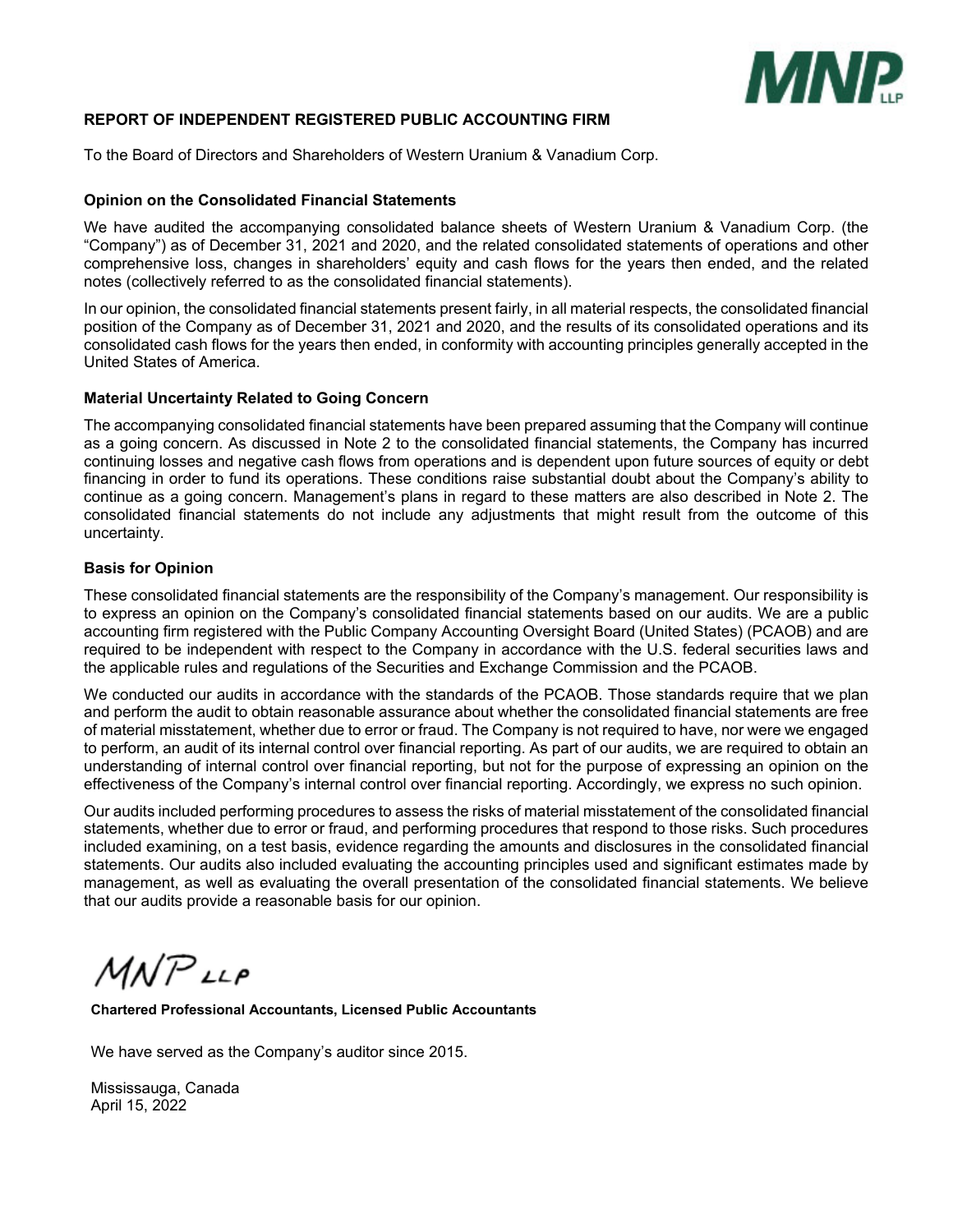#### **WESTERN URANIUM & VANADIUM CORP. AND SUBSIDIARIES CONSOLIDATED BALANCE SHEETS (Stated in USD)**

|                                                                                                                                                          | As of December 31, |                |    |              |
|----------------------------------------------------------------------------------------------------------------------------------------------------------|--------------------|----------------|----|--------------|
|                                                                                                                                                          |                    | 2021           |    | 2020         |
| <b>Assets</b>                                                                                                                                            |                    |                |    |              |
| Current assets:                                                                                                                                          |                    |                |    |              |
| Cash                                                                                                                                                     | \$                 | 880,821        | \$ | 565,250      |
| Restricted cash, current portion                                                                                                                         |                    | 75,057         |    | 75,057       |
| Prepaid uranium concentrate inventory                                                                                                                    |                    | 4,085,723      |    |              |
| Prepaid expenses                                                                                                                                         |                    | 153,701        |    | 136,883      |
| Marketable securities                                                                                                                                    |                    | 2,120          |    | 2,405        |
| Other current assets                                                                                                                                     |                    | 264,039        |    | 11,251       |
| <b>Total current assets</b>                                                                                                                              |                    | 5,461,461      |    | 790,846      |
| Restricted cash, net of current portion                                                                                                                  |                    | 665,389        |    | 831,754      |
| Mineral properties and equipment, net                                                                                                                    |                    | 11,780,142     |    | 11,735,522   |
| Kinetic separation intellectual property                                                                                                                 |                    | 9,488,051      |    | 9,488,051    |
| <b>Total assets</b>                                                                                                                                      |                    | 27,395,043     |    | 22,846,173   |
| <b>Liabilities and Shareholders' Equity</b>                                                                                                              |                    |                |    |              |
| <b>Liabilities</b>                                                                                                                                       |                    |                |    |              |
| Current liabilities:                                                                                                                                     |                    |                |    |              |
| Accounts payable and accrued liabilities                                                                                                                 | \$                 | 699,593        | \$ | 488,794      |
| Reclamation liability, current portion                                                                                                                   |                    | 75,057         |    | 75,057       |
| Subscription payable                                                                                                                                     |                    | 146,177        |    |              |
| Deferred revenue, current portion                                                                                                                        |                    | 48,465         |    | 64,620       |
| <b>Total current liabilities</b>                                                                                                                         |                    | 969,292        |    | 628,471      |
| Reclamation liability, net of current portion                                                                                                            |                    | 196,563        |    | 234,883      |
| Deferred tax liability                                                                                                                                   |                    | 2,708,887      |    | 2,708,887    |
| Deferred contingent consideration                                                                                                                        |                    | 362,794        |    | 392,086      |
| Deferred revenue, net of current portion                                                                                                                 |                    | 60,015         |    | 108,480      |
| <b>Total liabilities</b>                                                                                                                                 |                    | 4,297,551      |    | 4,072,807    |
| <b>Commitments and Contingencies (Note 7)</b>                                                                                                            |                    |                |    |              |
| <b>Shareholders' Equity</b>                                                                                                                              |                    |                |    |              |
| Common shares, no par value, unlimited authorized shares, 39,073,428 and<br>30,084,053 shares issued as of December 31, 2021 and 2020 and 39,073,122 and |                    |                |    |              |
| 30,083,747 shares outstanding as of December 31, 2021 and 2020, respectively                                                                             |                    | 36,195,510     |    | 29,886,367   |
| Treasury shares, 306 shares held in treasury as of December 31, 2021 and 2020                                                                            |                    |                |    |              |
| Accumulated deficit                                                                                                                                      |                    | (13, 161, 496) |    | (11,087,459) |
| Accumulated other comprehensive income (loss)                                                                                                            |                    | 63,478         |    | (25, 542)    |
| Total shareholders' equity                                                                                                                               |                    | 23,097,492     |    | 18,773,366   |
| Total liabilities and shareholders' equity                                                                                                               |                    | 27,395,043     | \$ | 22,846,173   |

**Approval on behalf of the Board:**

/s/ George E. Glasier /s/ Andrew Wilder /s/ Andrew Wilder /s/ Andrew Wilder /s/ Andrew Wilder /s/ Andrew Wilder /s/ Andrew Wilder /s/ Andrew Wilder /s/ Andrew Wilder /s/ Andrew Wilder /s/ Andrew Wilder /s/ Andrew Wilder /s Director Director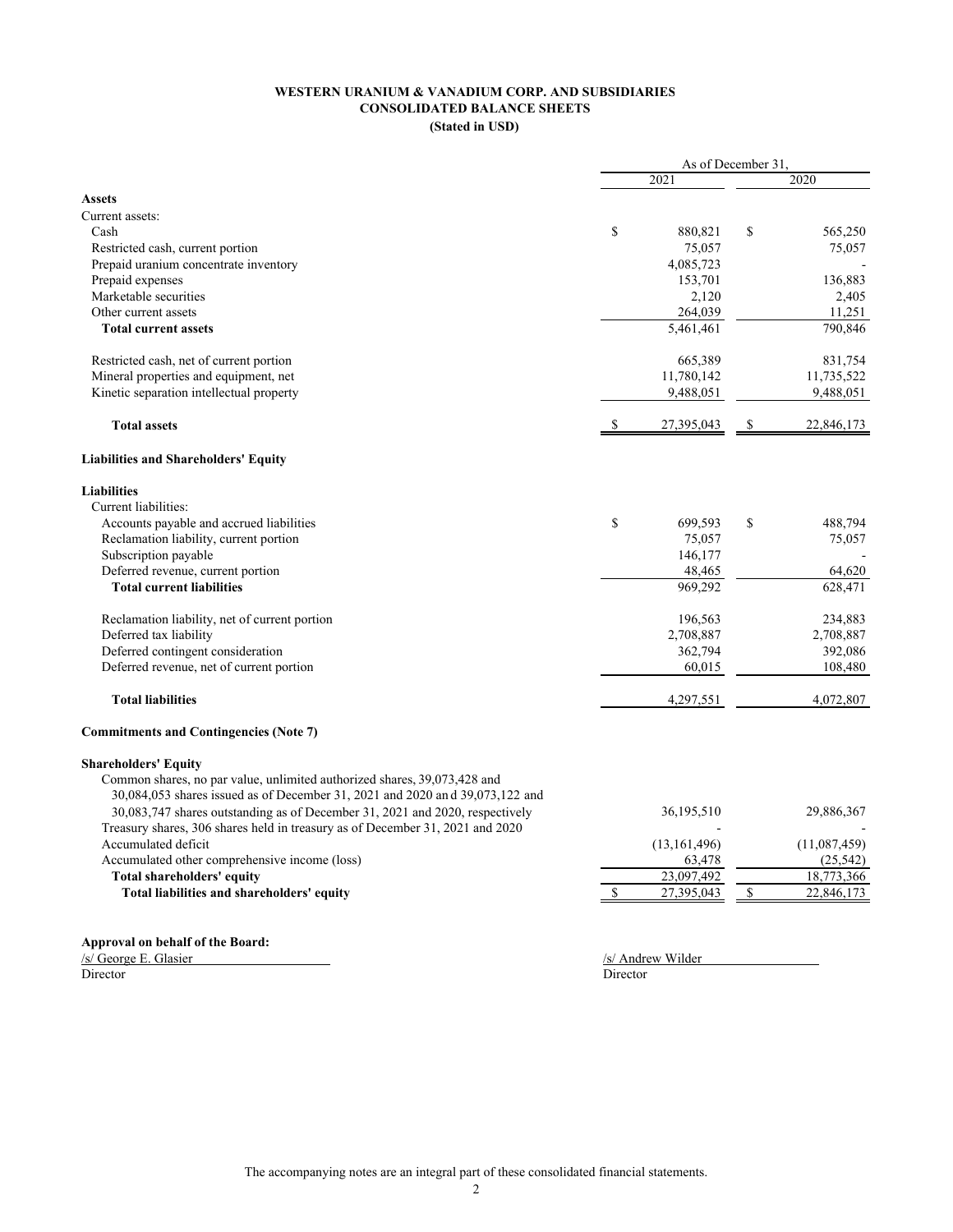## **WESTERN URANIUM & VANADIUM CORP. AND SUBSIDIARIES CONSOLIDATED STATEMENTS OF OPERATIONS AND OTHER COMPREHENSIVE LOSS (Stated in USD)**

|                                                        | For the Years Ended December 31, |             |    |             |  |  |  |
|--------------------------------------------------------|----------------------------------|-------------|----|-------------|--|--|--|
|                                                        |                                  | 2021        |    | 2020        |  |  |  |
| <b>Revenues</b>                                        |                                  |             |    |             |  |  |  |
| Lease and royalty revenue                              | \$                               | 272,142     | \$ | 54,620      |  |  |  |
| <b>Expenses</b>                                        |                                  |             |    |             |  |  |  |
| Mining expenditures                                    |                                  | 717,657     |    | 393,182     |  |  |  |
| Professional fees                                      |                                  | 365,302     |    | 299,908     |  |  |  |
| General and administrative                             |                                  | 1,172,585   |    | 1,136,049   |  |  |  |
| Consulting fees                                        |                                  | 29,543      |    | 39,137      |  |  |  |
| <b>Total operating expenses</b>                        |                                  | 2,285,087   |    | 1,868,276   |  |  |  |
| <b>Operating loss</b>                                  |                                  | (2,012,945) |    | (1,813,656) |  |  |  |
| Accretion and interest                                 |                                  | (16,960)    |    | 13,338      |  |  |  |
| Settlement expense                                     |                                  | 78,052      |    |             |  |  |  |
| Warrant modification expense                           |                                  |             |    | 639,012     |  |  |  |
| Gain on forgiveness of debt                            |                                  |             |    | (73, 116)   |  |  |  |
| <b>Net loss</b>                                        |                                  | (2,074,037) |    | (2,392,890) |  |  |  |
| Other comprehensive income (expense)                   |                                  |             |    |             |  |  |  |
| Foreign exchange gain (loss)                           |                                  | 89,020      |    | (110, 860)  |  |  |  |
| <b>Comprehensive loss</b>                              |                                  | (1,985,017) |    | (2,503,750) |  |  |  |
| Net loss per share - basic and diluted                 |                                  | (0.06)      |    | (0.08)      |  |  |  |
| Weighted average shares outstanding, basic and diluted |                                  | 36,838,441  |    | 30,083,747  |  |  |  |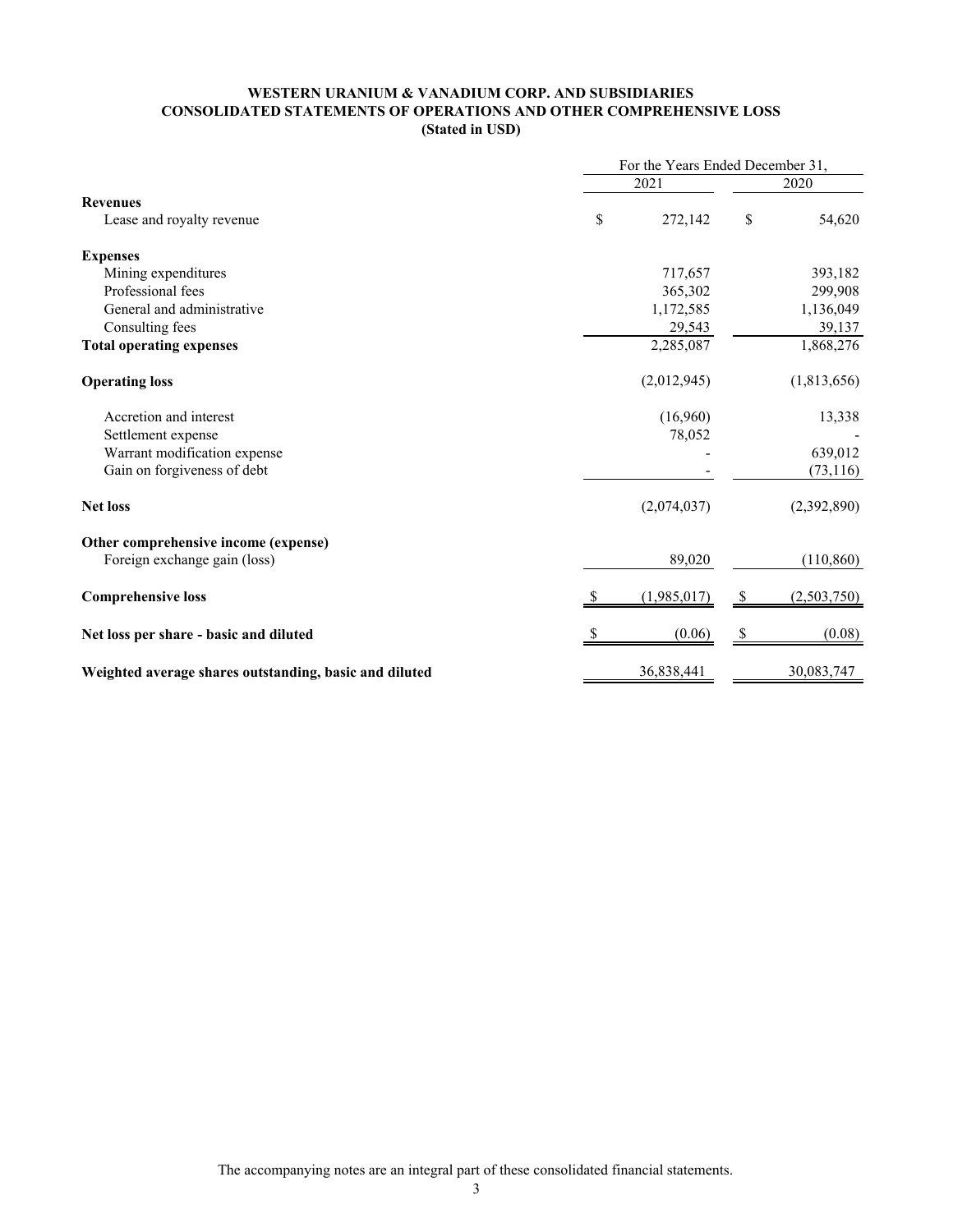#### **WESTERN URANIUM & VANADIUM CORP. AND SUBSIDIARIES CONSOLIDATED STATEMENTS OF CHANGES IN SHAREHOLDERS' EQUITY (Stated in USD)**

|                                                              |            | Common Shares            |        | <b>Treasury Shares</b> |        |                        | Accumulated<br>Other           |                  |
|--------------------------------------------------------------|------------|--------------------------|--------|------------------------|--------|------------------------|--------------------------------|------------------|
|                                                              | Shares     | Amount                   | Shares |                        | Amount | Accumulated<br>Deficit | Comprehensive<br>Income (Loss) | Total            |
| <b>Balance as of January 1, 2020</b>                         | 30,083,747 | \$29,042,547             | 306    | <sup>\$</sup>          | $\sim$ | \$<br>(8,694,569)      | 85,318<br><sup>\$</sup>        | 20,433,296<br>\$ |
| Stock based compensation - stock options                     |            | 204,808                  |        |                        |        |                        |                                | 204,808          |
| Warrant modification expense                                 |            | 639,012                  |        |                        |        |                        |                                | 639,012          |
| Foreign exchange loss                                        |            |                          |        |                        |        |                        | (110, 860)                     | (110, 860)       |
| Net loss                                                     |            | ٠                        |        |                        |        | (2,392,890)            |                                | (2,392,890)      |
| <b>Balance as of December 31, 2020</b>                       | 30,083,747 | 29,886,367<br>S.         | 306    |                        |        | (11,087,459)           | (25, 542)<br>-S                | 18,773,366<br>S. |
| Private placement - February 16, 2021, net of offering costs | 3,250,000  | 1,950,509                |        |                        |        |                        |                                | 1,950,509        |
| Private placement - March 1, 2021, net of offering costs     | 3,125,000  | 1,918,797                |        |                        |        |                        |                                | 1,918,797        |
| Private placement - December 17, 2021, net of offering costs | 372,966    | 434,973                  |        |                        |        |                        |                                | 434,973          |
| Proceeds from the exercise of warrants                       | 2,066,693  | 2,004,864                |        |                        |        |                        |                                | 2,004,864        |
| Cashless exercise of stock options                           | 174,716    |                          |        |                        |        |                        |                                |                  |
| Foreign exchange gain                                        |            | $\overline{\phantom{a}}$ |        |                        |        |                        | 89,020                         | 89,020           |
| Net loss                                                     |            |                          |        |                        |        | (2,074,037)            |                                | (2,074,037)      |
| <b>Balance as of December 31, 2021</b>                       | 39,073,122 | 36,195,510               | 306    |                        |        | \$(13,161,496)         | 63,478                         | 23,097,492       |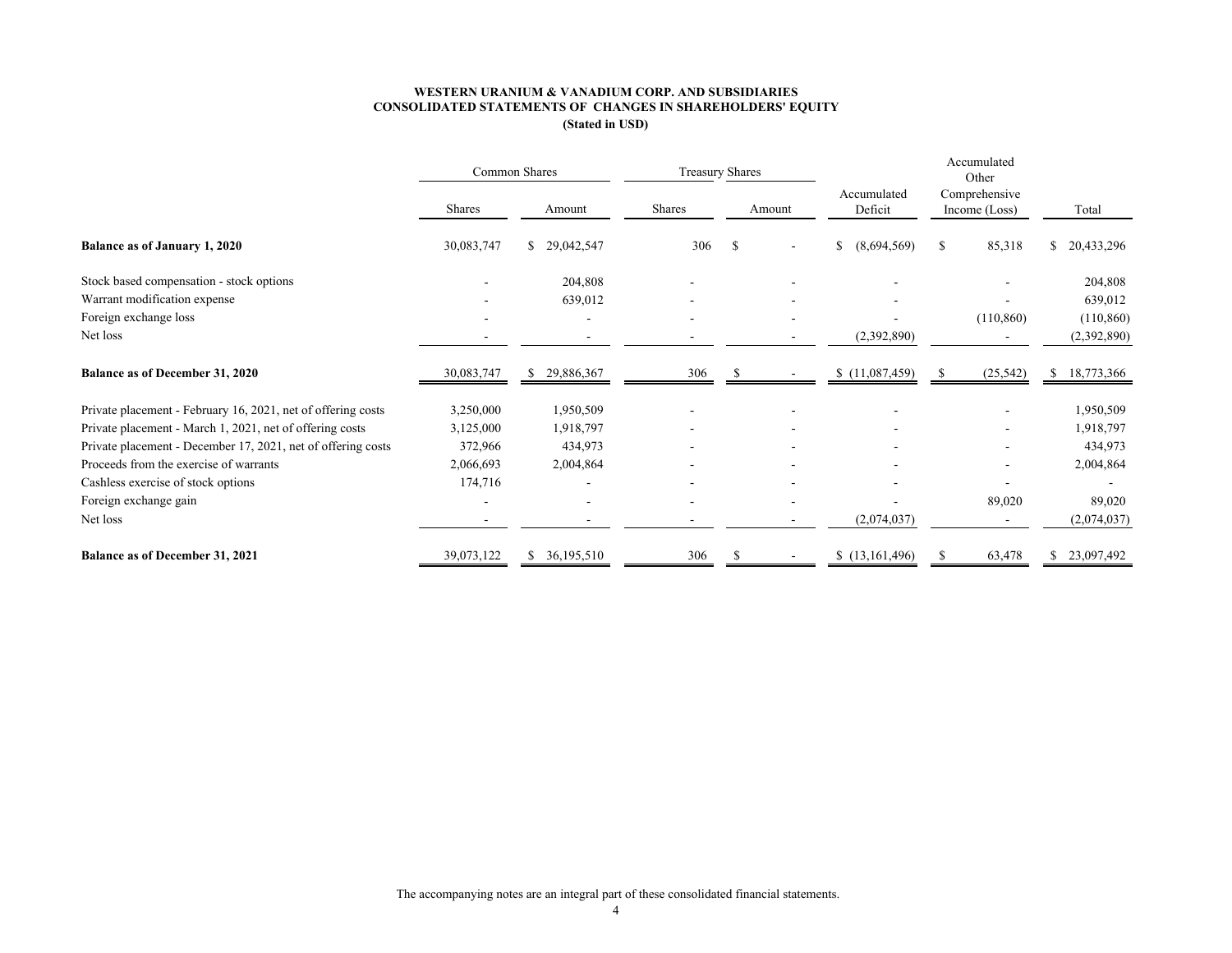#### **WESTERN URANIUM & VANADIUM CORP. AND SUBSIDIARIES CONSOLIDATED STATEMENTS OF CASH FLOWS (Stated in USD)**

|                                                                  | For the Years Ended December 31, |             |             |
|------------------------------------------------------------------|----------------------------------|-------------|-------------|
|                                                                  | 2021                             |             | 2020        |
| <b>Cash Flows From Operating Activities:</b>                     |                                  |             |             |
| Net loss                                                         | S<br>(2,074,037)                 | \$          | (2,392,890) |
| Reconciliation of net loss to cash used in operating activities: |                                  |             |             |
| Depreciation                                                     | 20,380                           |             | 10,628      |
| Accretion of reclamation liability                               | 9,142                            |             | 15.712      |
| Gain on forgiveness of debt                                      |                                  |             | (73, 116)   |
| Stock based compensation                                         |                                  |             | 204,808     |
| Warrant modification expense                                     |                                  |             | 639,012     |
| Change in marketable securities                                  | 285                              |             | 354         |
| Change in operating assets and liabilities:                      |                                  |             |             |
| Prepaid uranium concentrate inventory                            | (4,085,723)                      |             |             |
| Prepaid expenses and other current assets                        | (269,606)                        |             | 67,029      |
| Accounts payable and accrued liabilities                         | 356,976                          |             | (110, 543)  |
| Reclamation liabilities                                          | (47, 462)                        |             |             |
| Deferred revenue                                                 |                                  |             |             |
|                                                                  | (64, 620)                        |             | 125,380     |
| Net cash used in operating activities                            | (6,154,665)                      |             | (1,513,626) |
| <b>Cash Flows From Investing Activities</b>                      |                                  |             |             |
| Purchase of property and equipment                               | (65,000)                         |             |             |
| Net cash used in investing activities                            | (65,000)                         |             |             |
| <b>Cash Flows From Financing Activities</b>                      |                                  |             |             |
| Proceeds from notes payable                                      |                                  |             | 73,116      |
| Proceeds from warrant exercises                                  | 2,004,864                        |             |             |
| Issuances of Common shares, net of offering costs                | 4,304,279                        |             |             |
| Net cash provided by financing activities                        | 6,309,143                        |             | 73,116      |
|                                                                  |                                  |             |             |
| Effect of foreign exchange rate on cash                          | 59,728                           |             | (69, 873)   |
| Net increase (decrease) in cash and restricted cash              | 149,206                          |             | (1,510,383) |
|                                                                  |                                  |             |             |
| Cash and restricted cash - beginning                             | 1,472,061                        |             | 2,982,444   |
| Cash and restricted cash - ending                                | 1,621,267                        |             | 1,472,061   |
| Cash                                                             | \$<br>880,821                    | \$          | 565,250     |
| Restricted cash, current portion                                 | 75,057                           |             | 75,057      |
| Restricted cash, noncurrent                                      | 665,389                          |             | 831,754     |
| Total                                                            | S<br>1,621,267                   | $\mathbb S$ | 1,472,061   |
|                                                                  |                                  |             |             |
| Supplemental disclosure of cash flow information:                |                                  |             |             |
| Cash paid during the period for:                                 |                                  |             |             |
| Interest                                                         |                                  | \$          |             |
| Income taxes                                                     |                                  | \$          |             |
|                                                                  |                                  |             |             |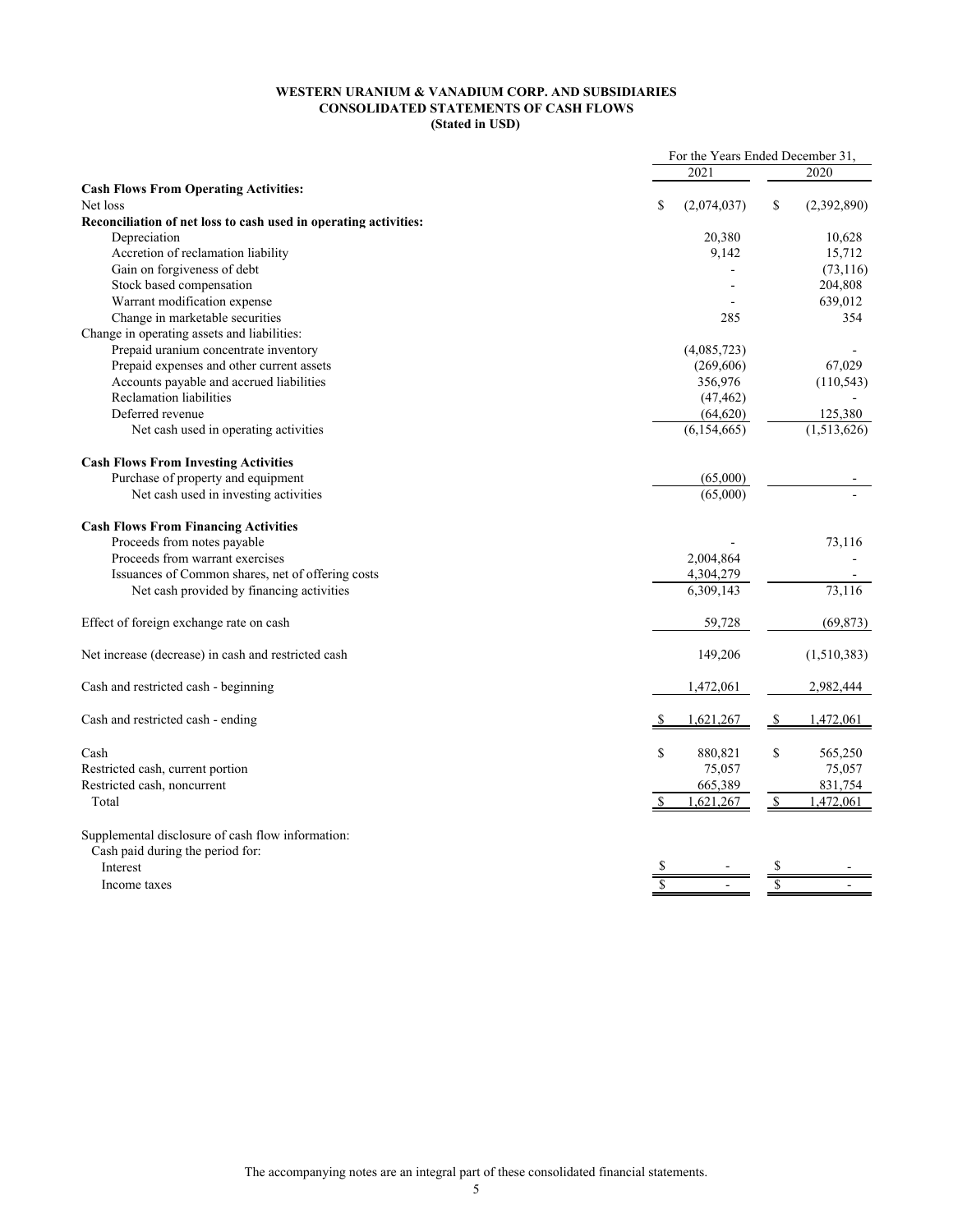## **NOTE 1 – BUSINESS**

#### *Nature of operations*

Western Uranium & Vanadium Corp. ("Western" or the "Company") was incorporated in December 2006 under the Ontario Business Corporations Act. On November 20, 2014, the Company completed a listing process on the Canadian Securities Exchange ("CSE"). As part of that process, the Company acquired 100% of the members' interests of Pinon Ridge Mining LLC ("PRM"), a Delaware limited liability company. The transaction constituted a reverse takeover ("RTO") of Western by PRM. Subsequent to obtaining appropriate shareholder approvals, the Company reconstituted its Board of Directors and senior management team. Effective September 16, 2015, Western completed its acquisition of Black Range Minerals Limited ("Black Range").

The Company's registered office is located at 330 Bay Street, Suite 1400, Toronto, Ontario, Canada, M5H 2S8, and its common shares are listed on the CSE under the symbol "WUC." On April 22, 2016, the Company's common shares began trading on the OTC Pink Open Market, and on May 23, 2016, the Company's common shares were approved for trading on the OTCQX Best Market. The Company's principal business activity is the acquisition and development of uranium and vanadium resource properties in the states of Utah and Colorado in the United States of America ("United States").

On June 28, 2016, the Company's registration statement became effective and Western became a United States reporting issuer. Thereafter, the Company was approved for Depository Trust Company eligibility through the Depository Trust and Clearing Corporation, which facilitates electronic book-entry delivery, settlement, and depository services for shares in the United States.

## **NOTE 2 – LIQUIDITY AND GOING CONCERN**

The Company has incurred continuing losses from its operations and negative operating cash flows from operations. As of December 31, 2021, the Company had an accumulated deficit of \$13,161,496 and working capital of \$4,492,169.

Since inception, the Company has met its liquidity requirements principally through the issuance of notes and the sale of its common shares. On February 16, 2021, the Company closed a non-brokered private placement of 3,250,000 units at a price of CAD \$0.80 per unit. The aggregate gross proceeds raised in the private placement amounted to CAD \$2,600,000 (USD \$1,950,509 in net proceeds). On March 1, 2021, the Company closed a non-brokered private placement of 3,125,000 units at a price of CAD \$0.80 per unit. The aggregate gross proceeds raised in the private placement amounted to CAD \$2,500,000 (USD \$1,918,797 in net proceeds). On December 17, 2021, the Company closed a non-brokered private placement of 372,966 units at a price of CAD \$1.60 per unit. The aggregate gross proceeds raised in the private placement amounted to CAD \$596,746 (USD \$434,973 in net proceeds). During the year ended December 31, 2021, the Company received \$2,004,864 in proceeds from the exercise of warrants.

The Company's ability to continue its planned operations and to pay its obligations when they become due is contingent upon the Company obtaining additional financing. Management's plans include seeking to procure additional funds through debt and equity financing, to secure regulatory approval to fully utilize its kinetic separation ("Kinetic Separation") technology, and to initiate the processing of ore to generate operating cash flows.

There are no assurances that the Company will be able to raise capital on terms acceptable to the Company or at all, or that cash flows generated from its operations will be sufficient to meet its current operating costs. If the Company is unable to obtain sufficient amounts of additional capital, it may be required to reduce the scope of its planned product development, which could harm its financial condition and operating results, or it may not be able to continue to fund its ongoing operations. These conditions raise substantial doubt about the Company's ability to continue as a going concern to sustain operations for at least one year from the issuance of these consolidated financial statements. The accompanying consolidated financial statements do not include any adjustments that might result from the outcome of these uncertainties.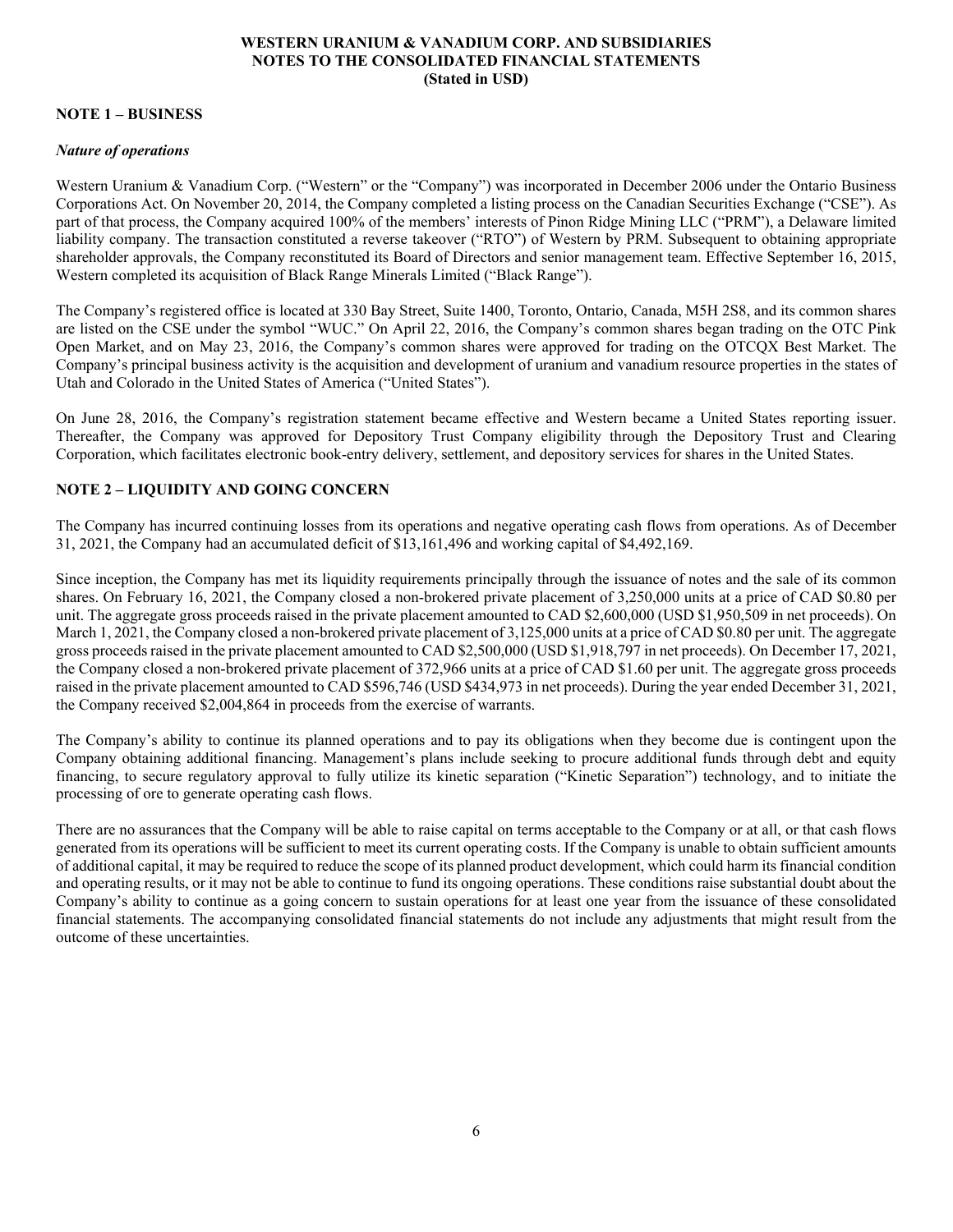## **Note 3 – SUMMARY OF SIGNIFICANT ACCOUNTING POLICIES**

#### *Basis of Presentation and Principles of Consolidation*

These consolidated financial statements are presented in United States dollars and have been prepared in accordance with United States Generally Accepted Accounting Principles ("U.S. GAAP").

The accompanying consolidated financial statements include the accounts of Western and its wholly-owned subsidiaries, Western Uranium Corp. (Utah), PRM, Black Range, Black Range Copper Inc., Ranger Resources Inc., Black Range Minerals Inc., Black Range Minerals Colorado LLC, Black Range Minerals Wyoming LLC, Haggerty Resources LLC, Ranger Alaska LLC, Black Range Minerals Utah LLC, Black Range Minerals Ablation Holdings Inc., and Black Range Development Utah LLC. All inter-company transactions and balances have been eliminated upon consolidation.

The Company has established the existence of mineralized materials for certain uranium projects. The Company has not established proven or probable reserves, as defined by the United States Securities and Exchange Commission (the "SEC"), through the completion of a "final" or "bankable" feasibility study for any of its uranium projects.

#### *Exploration Stage and Mineral Properties*

In accordance with U.S. GAAP, expenditures relating to the acquisition of mineral rights are initially capitalized as incurred while exploration and pre-extraction expenditures are expensed as incurred until such time the Company exits the exploration stage by establishing proven or probable reserves. Expenditures relating to exploration activities, such as drill programs to search for additional mineralized materials, are expensed as incurred. Expenditures relating to pre-extraction activities, such as the construction of mine wellfields, ion exchange facilities, disposal wells, and mine development, are expensed as incurred until such time proven or probable reserves are established for that uranium project, after which subsequent expenditures relating to development activities for that particular project are capitalized as incurred. Expenditures relating to mining and ore production while the Company is in the exploration stage and while the ore is stockpiled underground are expensed as incurred.

Production stage issuers, as defined in subpart 1300 of Regulation S-K, having engaged in material extraction of established mineral reserves on at least one material property, typically capitalize expenditures relating to ongoing development activities, with corresponding depletion calculated over proven and probable reserves using the units-of-production method and allocated to future reporting periods to inventory and, as that inventory is sold, to cost of goods sold. The Company is an exploration stage issuer, which has resulted in the Company reporting larger losses than if it had been in the production stage due to the expensing, instead of capitalizing, of expenditures relating to ongoing mine development and extraction activities. Additionally, there would be no corresponding amortization allocated to future reporting periods of the Company since those costs would have been expensed previously, resulting in both lower inventory costs and cost of goods sold and results of operations with higher gross profits and lower losses than if the Company had been in the production stage. Any capitalized costs, such as expenditures relating to the acquisition of mineral rights, are depleted over the estimated extraction life using the straight-line method. As a result, the Company's consolidated financial statements may not be directly comparable to the financial statements of companies in the production stage.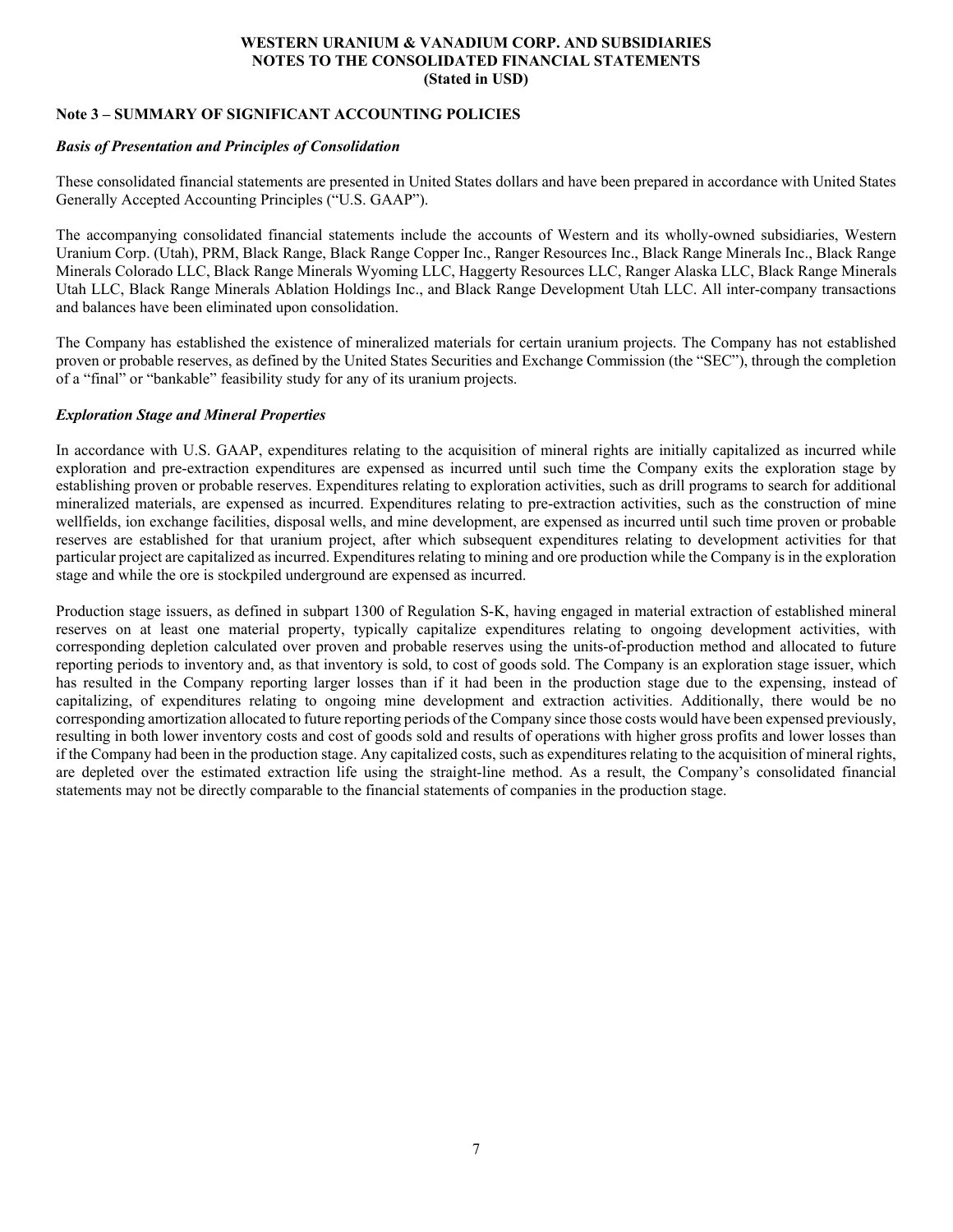## **NOTE 3 – SUMMARY OF SIGNIFICANT ACCOUNTING POLICIES, CONTINUED**

#### *Use of Estimates*

The preparation of these consolidated financial statements in conformity with U.S. GAAP requires management to make estimates and assumptions that affect the reported amount of assets and liabilities at the date of the financial statements and revenues and expenses during the periods reported. By their nature, these estimates are subject to measurement uncertainty, and the effects on the consolidated financial statements of changes in such estimates in future periods could be significant. Significant areas requiring management's estimates and assumptions include the determination of the fair value of transactions involving common shares, assessment of the useful life and evaluation for impairment of Kinetic Separation intellectual property, valuation and impairment assessments of mineral properties and equipment, valuation of deferred contingent consideration, valuation of the reclamation liability, valuation of stock-based compensation, and valuation of available-for-sale securities. Other areas requiring estimates include allocations of expenditures, depletion, and amortization of mineral rights and properties. Actual results could differ from those estimates.

#### *Foreign Currency Translation*

The reporting currency of the Company, including its subsidiaries, is the United States dollar. The financial statements of subsidiaries located outside of the U.S. are measured in their functional currency, which is the local currency. The functional currency of the parent (Western Uranium & Vanadium Corp. (Ontario)) is the Canadian dollar. Monetary assets and liabilities of these subsidiaries are translated at the exchange rates at the balance sheet date. Transactions denominated in currencies other than the functional currency are recorded based on the exchange rates at the time of the transaction. Income and expense items are translated using average monthly exchange rates. Non-monetary assets are translated at their historical exchange rates. Translation adjustments are included in "Accumulated other comprehensive income (loss)" in the consolidated balance sheets.

#### *Segment Information*

The Company determines its reporting units in accordance with the Financial Accounting Standards Board ("FASB") Accounting Standards Codification ("ASC") 280, *Segment Reporting*. The Company evaluates a reporting unit by first identifying its operating segments under ASC 280. The Company then evaluates each operating segment to determine if it includes one or more components that constitute a business. If there are components within an operating segment that meet the definition of a business, the Company evaluates those components to determine if they must be aggregated into one or more reporting units. If applicable, when determining if it is appropriate to aggregate different operating segments, the Company determines if the segments are economically similar and, if so, the operating segments are aggregated. The Company has one operating segment and reporting unit. The Company operates in one reportable business segment; the Company is in the business of exploring, developing, mining, and the production of its uranium and vanadium resource properties, including the utilization of the Company's Kinetic Separation technology in its mining processes. The Company is organized and operated as one business. Management reviews its business as a single operating segment, using financial and other information rendered meaningful only by the fact that such information is presented and reviewed in the aggregate.

## *Cash*

The Company considers all highly-liquid instruments with an original maturity of three months or less at the time of issuance to be cash equivalents. As of December 31, 2021 and 2020, the Company had no cash equivalents.

## *Marketable Securities*

The Company classifies its marketable securities as available-for-sale securities, which are carried at their fair value based on the quoted market prices of the securities with unrealized gains and losses reported as accumulated comprehensive income (loss), a separate component of shareholders' equity. Realized gains and losses on available-for-sale securities are included in net earnings in the period earned or incurred.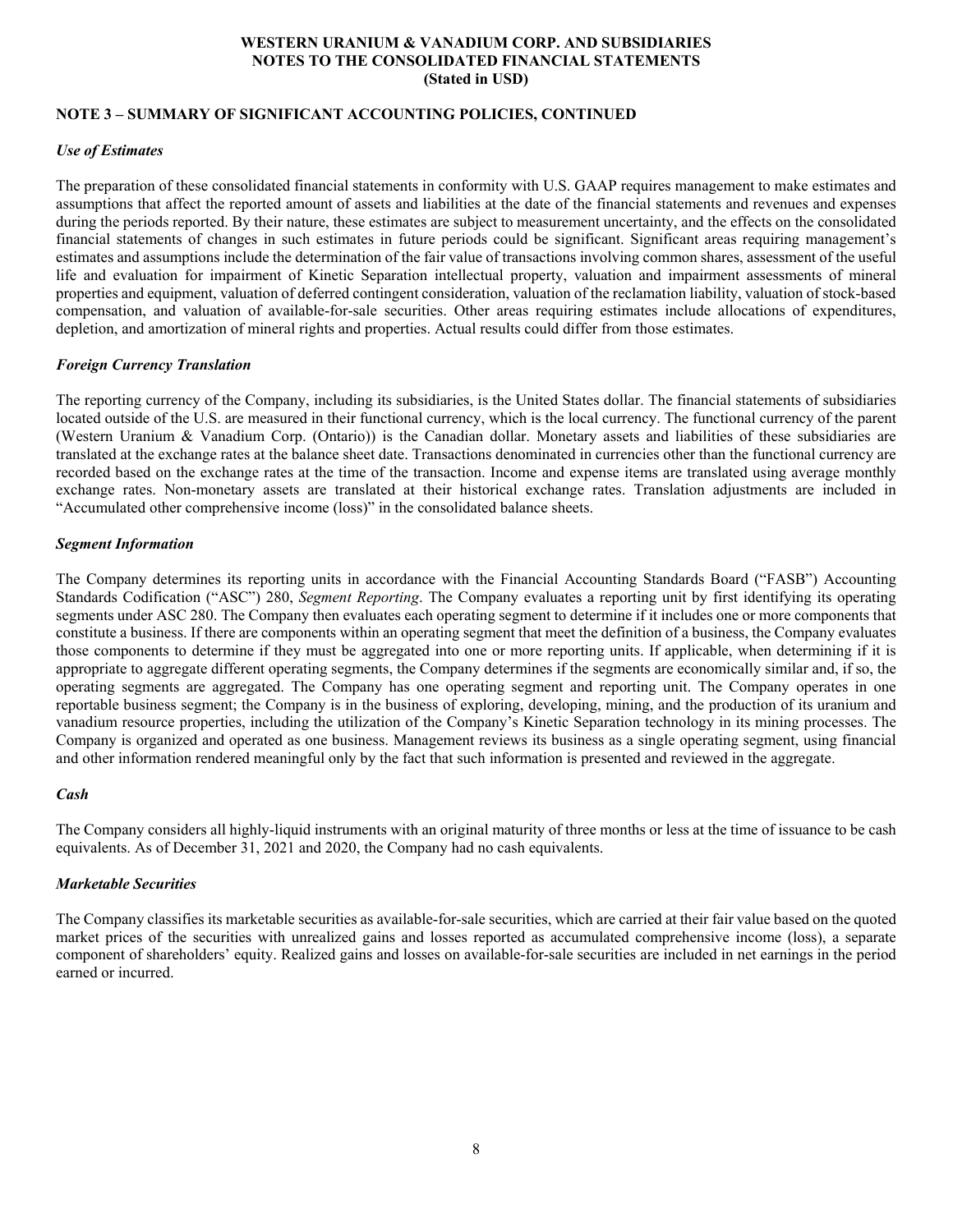## **NOTE 3 – SUMMARY OF SIGNIFICANT ACCOUNTING POLICIES, CONTINUED**

#### *Restricted Cash*

Certain cash balances are restricted as they relate to deposits with banks that have been assigned to state reclamation authorities in the United States to secure various reclamation guarantees with respect to mineral properties in Utah, Wyoming, and Colorado. As these funds are not available for general corporate purposes and secure the long term reclamation liability (see Note 4), they have been separately disclosed and classified as long-term for the majority of the Company's mines. As of December 31, 2021 and 2020, the Company has determined that the Van 4 Mine is now considered to be in reclamation. The Company recognized the Van 4 Mine's reclamation liability and its restricted cash in full on the Company's consolidated balance sheet as current.

#### *Property and equipment*

Property and equipment is stated at cost less accumulated depreciation. Depreciation is calculated using the straight-line method, based upon the following estimated useful lives:

| Equipment<br>Computer and related equipment | 5 years<br>3 years |
|---------------------------------------------|--------------------|
| Software                                    | 7 years            |
| Vehicles                                    | 5 years            |

For the years ended December 31, 2021 and 2020, the Company recorded depreciation expense of \$20,380 and \$10,628, respectively.

#### *Revenue Recognition*

The Company leases certain of its mineral properties for the exploration and production of oil and gas reserves. The Company accounts for lease revenue in accordance with the FASB ASC 842, *Leases*. Lease payments received in advance are deferred and recognized on a straight-line basis over the related lease term associated with the prepayment. Royalty payments are recognized as revenues based upon production.

## *Fair Values of Financial Instruments*

The carrying amounts of cash, restricted cash, accounts payable, subscription payable, contingent consideration and accrued liabilities approximate their fair value due to the short-term nature of these instruments. Marketable securities are adjusted to fair value at each balance sheet date based on quoted prices which are considered level 1 inputs. The Company's operating and financing activities are conducted primarily in United States dollars, and as a result, the Company is not subject to significant exposure to market risks from changes in foreign currency rates. The Company is exposed to credit risk through its cash and restricted cash but mitigates this risk by keeping these deposits at major financial institutions.

The FASB ASC 820, *Fair Value Measurements and Disclosures*, provides the framework for measuring fair value. That framework provides a fair value hierarchy that prioritizes the inputs to valuation techniques used to measure fair value. The hierarchy gives the highest priority to unadjusted quoted prices in active markets for identical assets or liabilities (level 1 measurements) and the lowest priority to unobservable inputs (level 3 measurements).

Fair value is defined as an exit price, representing the amount that would be received upon the sale of an asset or payment to transfer a liability in an orderly transaction between market participants. Fair value is a market-based measurement that is determined based on assumptions that market participants would use in pricing an asset or liability. A three-tier fair value hierarchy is used to prioritize the inputs in measuring fair value as follows:

Level 1 - Quoted prices in active markets for identical assets or liabilities.

Level 2 - Quoted prices for similar assets or liabilities in active markets, quoted prices for identical or similar assets or liabilities in markets that are not active, or other inputs that are observable, either directly or indirectly.

Level 3 - Significant unobservable inputs that cannot be corroborated by market data and inputs that are derived principally from or corroborated by observable market data or correlation by other means.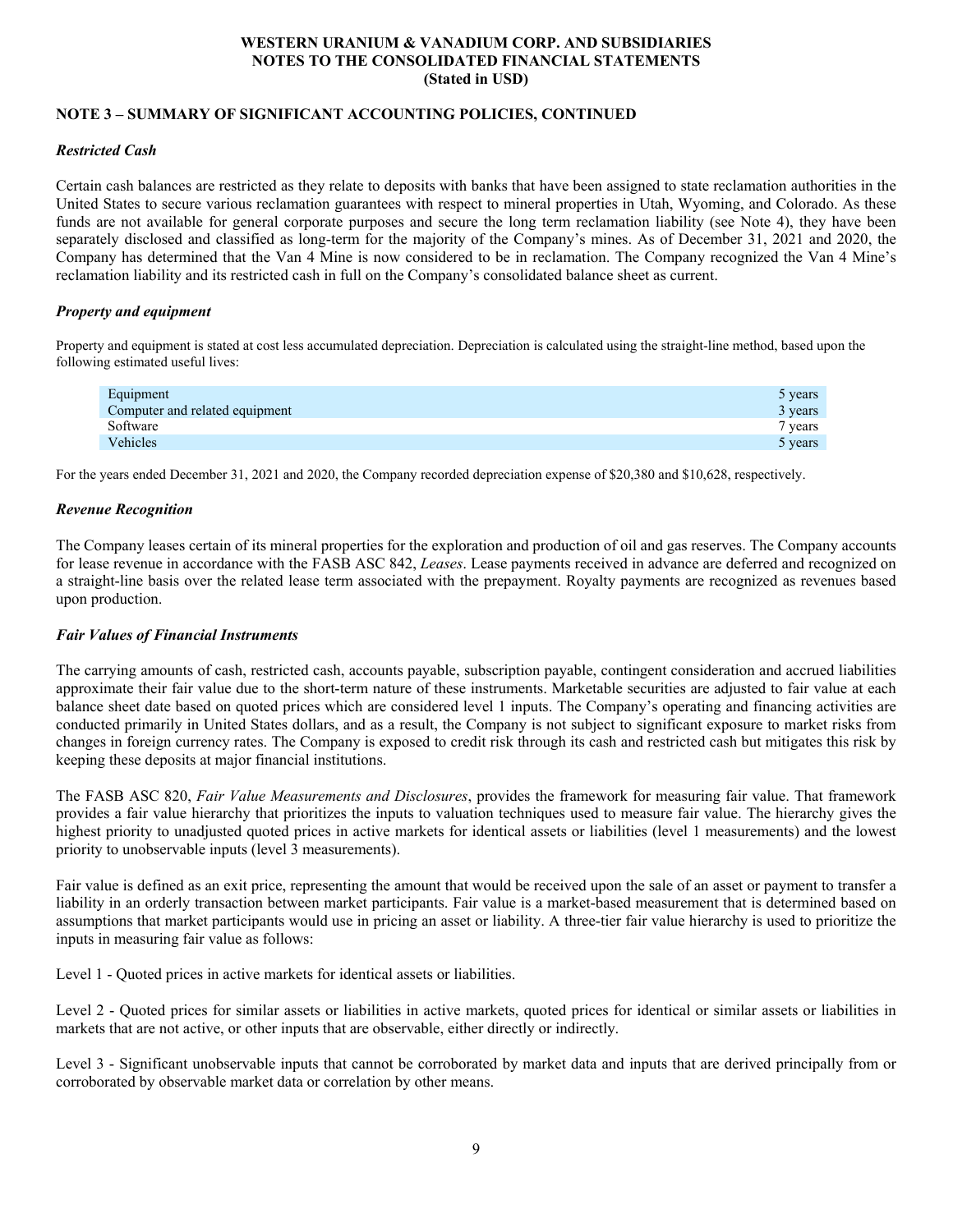## **NOTE 3 – SUMMARY OF SIGNIFICANT ACCOUNTING POLICIES, CONTINUED**

#### *Fair Values of Financial Instruments (continued)*

The fair value of the Company's financial instruments are as follows:

|                                               | Quoted Prices in<br>Active Markets for          | Quoted Prices for Similar                                      |   | Significant                         |
|-----------------------------------------------|-------------------------------------------------|----------------------------------------------------------------|---|-------------------------------------|
|                                               | Identical Assets or<br>Liabilities<br>(Level 1) | Assets or Liabilities in<br><b>Active Markets</b><br>(Level 2) |   | Unobservable<br>Inputs<br>(Level 3) |
| Marketable securities as of December 31, 2021 | 2,120                                           |                                                                | - |                                     |
| Marketable securities as of December 31, 2020 | 2.405                                           |                                                                |   |                                     |

#### *Impairment of Long-Lived Assets*

The Company reviews and evaluates its long-lived assets and Kinetic Separation technology for impairment when events or changes in circumstances indicate that the related carrying amounts may not be recoverable. Impairment is considered to exist if the total estimated future cash flows on an undiscounted basis are less than the carrying amount of the assets. An impairment loss is measured and recorded based on discounted estimated future cash flows or upon an estimate of fair value that may be received in an exchange transaction. Future cash flows are estimated based on estimated quantities of recoverable minerals, expected uranium prices (considering current and historical prices, trends, and related factors), production levels, operating costs of production, and capital, restoration and reclamation costs, based upon the projected remaining future uranium production from each project. The Company's long-lived assets (which include its mineral assets and Kinetic Separation intellectual property) were acquired during the end of 2014 and in 2015 in arms-length transactions. As of December 31, 2021, the Company evaluated the total estimated future cash flows on an undiscounted basis for its mineral properties and Kinetic Separation intellectual property and determined that no impairment was deemed to exist. Estimates and assumptions used to assess recoverability of the Company's long-lived assets and to measure fair value of our uranium properties are subject to risk uncertainty. Changes in these estimates and assumptions could result in the impairment of the Company's long-lived assets. In estimating future cash flows, assets are grouped at the lowest level for which there are identifiable cash flows that are largely independent of future cash flows from other asset groups.

## *Income Taxes*

The Company utilizes an asset and liability approach for financial accounting and reporting for income taxes. The provision for income taxes is based upon income or loss after adjustment for those permanent items that are not considered in the determination of taxable income. Deferred income taxes represent the tax effects of differences between the financial reporting and tax basis of the Company's assets and liabilities at the enacted tax rates in effect for the years in which the differences are expected to reverse.

The Company evaluates the recoverability of deferred tax assets and establishes a valuation allowance when it is more likely than not that some portion or all of the deferred tax assets will not be realized. Management makes judgments as to the interpretation of the tax laws that might be challenged in an audit and cause changes to previous estimates of tax liability. In management's opinion, adequate provisions for income taxes have been made. If actual taxable income by tax jurisdiction varies from estimates, additional allowances or reversals of reserves may be necessary.

Tax benefits are recognized only for tax positions that are more likely than not to be sustained upon examination by tax authorities. The amount recognized is measured as the largest amount of benefit that is more than 50 percent likely to be realized upon settlement. A liability for unrecognized tax benefits is recorded for any tax benefits claimed in the Company's tax returns that do not meet these recognition and measurement standards. As of December 31, 2021 and December 31, 2020, no liability for unrecognized tax benefits was required to be reported.

The Company's policy for recording interest and penalties associated with tax audits is to record such items as a component of general and administrative expense. There were no amounts accrued for penalties and interest for the years ended December 31, 2021 and 2020. The Company does not expect its uncertain tax position to change during the next twelve months. Management is currently unaware of any issues under review that could result in significant payments, accruals, or material deviations from its position.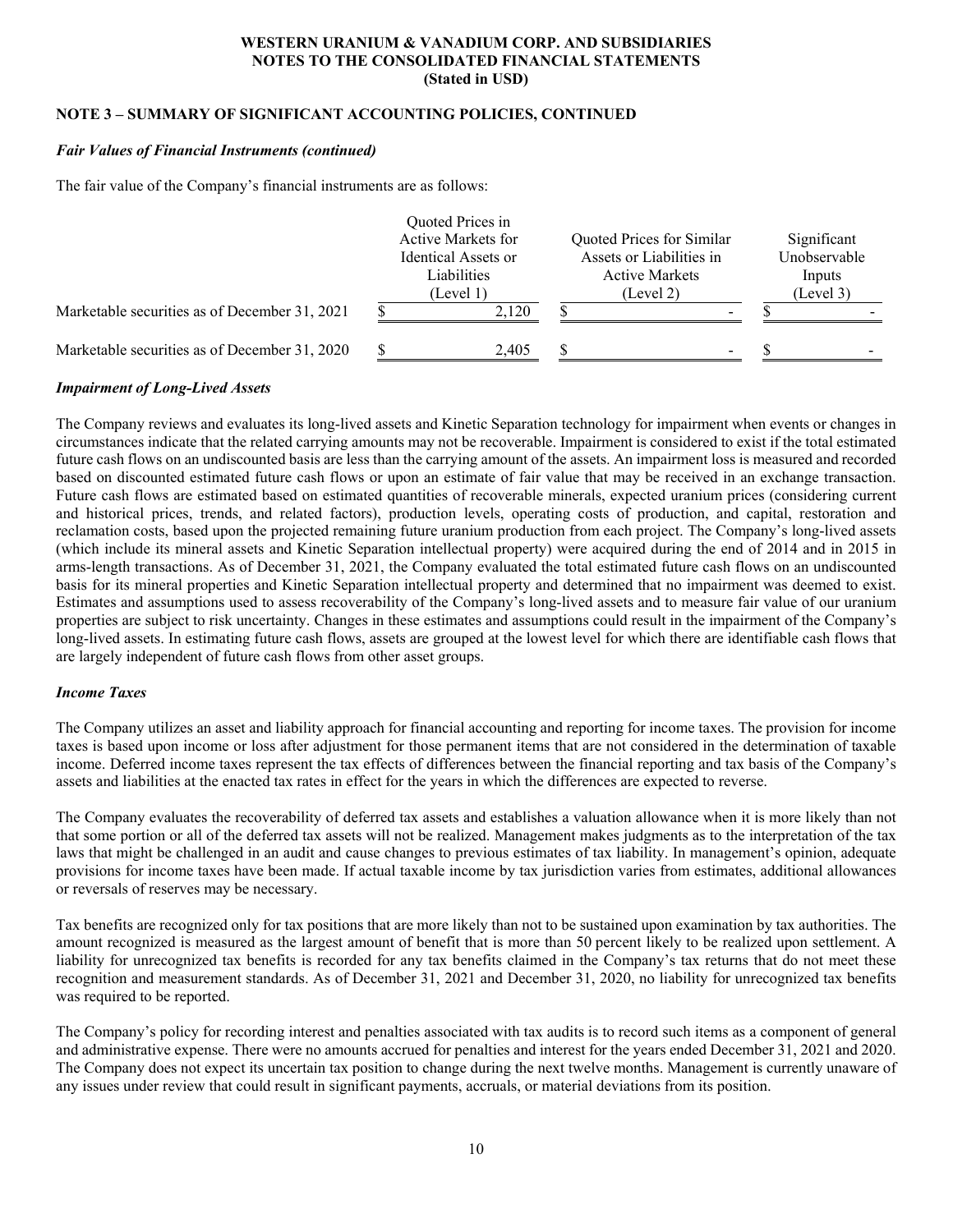## **NOTE 3 – SUMMARY OF SIGNIFICANT ACCOUNTING POLICIES, CONTINUED**

#### *Income Taxes, continued*

The Company has identified its federal Canadian and United States tax jurisdictions and its state tax jurisdictions in Colorado and Utah as its "major" tax jurisdictions, and such returns for the years 2017 through 2021 remain subject to examination.

#### *Restoration and Remediation Costs (Asset Retirement Obligations)*

Various federal and state mining laws and regulations require the Company to reclaim the surface areas and restore underground water quality for its mine projects to the pre-existing mine area average quality after the completion of mining.

Future reclamation and remediation costs, which include extraction equipment removal and environmental remediation, are accrued at the end of each period based on management's best estimate of the costs expected to be incurred for each project. Such estimates are determined by the Company's engineering studies which consider the costs of future surface and groundwater activities, current regulations, actual expenses incurred, and technology and industry standards.

In accordance with the FASB ASC 410, *Asset Retirement and Environmental Obligations*, the Company capitalizes the measured fair value of asset retirement obligations to mineral properties. The asset retirement obligations are accreted to an undiscounted value until the time at which they are expected to be settled. The accretion expense is charged to earnings and the actual retirement costs are recorded against the asset retirement obligations when incurred. Any difference between the recorded asset retirement obligations and the actual retirement costs incurred will be recorded as a gain or loss in the period of settlement.

At each reporting period, the Company reviews the assumptions used to estimate the expected cash flows required to settle the asset retirement obligations, including changes in estimated probabilities, amounts and timing of the settlement of the asset retirement obligations, as well as changes in the legal obligation requirements at each of its mineral properties. Changes in any one or more of these assumptions may cause revision of asset retirement obligations for the corresponding assets.

#### *Stock-Based Compensation*

The Company follows the FASB ASC 718, *Compensation - Stock Compensation*, which addresses the accounting for stock-based payment transactions, requiring such transactions to be accounted for using the fair value method. Awards of shares for property or services are recorded at the fair value of the stock or the fair value of the service, whichever is more readily measureable. The Company uses the Black-Scholes option-pricing model to determine the grant date fair value of stock-based awards under ASC 718. The fair value is charged to earnings depending on the terms and conditions of the award, and the nature of the relationship of the recipient of the award to the Company. The Company records the grant date fair value in line with the period over which it was earned. For employees and consultants, this is typically considered to be the vesting period of the award. The Company estimates the expected forfeitures and updates the valuation accordingly.

## *Warrant Modification Expense*

In accordance with ASC 718, a modification of the terms or conditions of an equity award shall be treated as an exchange of the original award for a new award. The incremental cost is measured as the excess of the fair value of the modified award determined in accordance with ASC 718 over the fair value of the original award immediately before its terms are modified, measured based on the share price and other pertinent factors. The resulting difference is recorded as a warrant modification expense.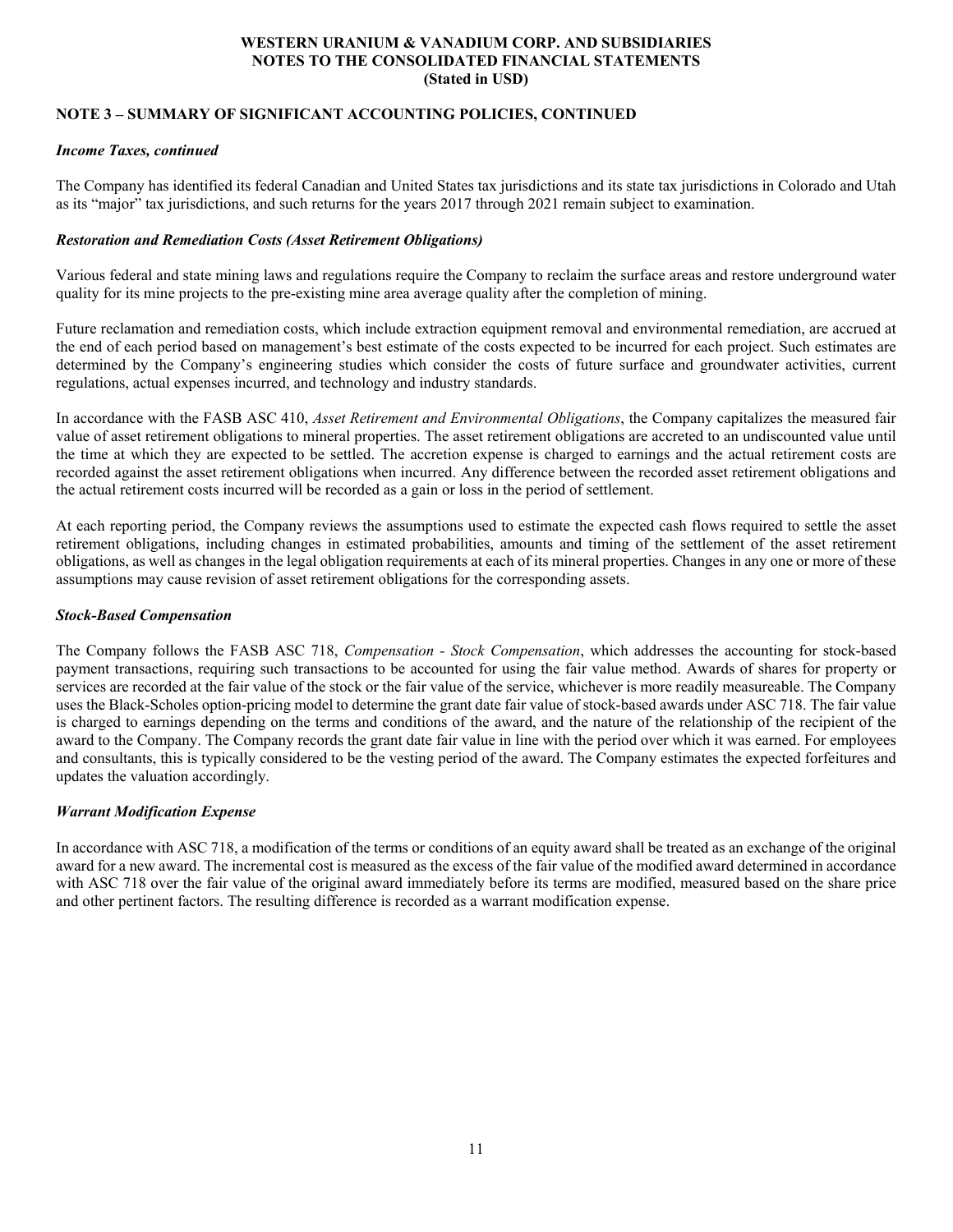## **NOTE 3 – SUMMARY OF SIGNIFICANT ACCOUNTING POLICIES, CONTINUED**

#### *Loss per Share*

Basic net loss per share is computed by dividing net loss by the weighted average number of common shares outstanding during the period. Diluted earnings per share are computed using the weighted average number of common shares and, if dilutive, potential common shares outstanding during the period. Potential common shares consist of the incremental common shares issuable upon the exercise of stock options and warrants (using the treasury stock method). The computation of diluted net loss per share for the years ended December 31, 2021 and 2020 excludes potentially dilutive securities. The computations of net loss per share for each year presented is the same for both basic and fully diluted.

Potentially dilutive securities outlined in the table below have been excluded from the computation of diluted net loss per share because the effect of their inclusion would have been anti-dilutive.

|                                       | For the Years      |            |  |  |
|---------------------------------------|--------------------|------------|--|--|
|                                       | Ended December 31. |            |  |  |
|                                       | 2021               | 2020       |  |  |
| Warrants to purchase common shares    | 9,735,948          | 8,533,582  |  |  |
| Options to purchase common shares     | 2,324,670          | 2,808,000  |  |  |
| Total potentially dilutive securities | 12,060,618         | 11,341,582 |  |  |

#### *Recent Accounting Standards*

Management does not believe that any recently issued, but not yet effective accounting standards, when adopted, will have a material effect on the accompanying consolidated financial statements. The Company has adopted the recent accounting standards that are disclosed below.

In June 2016, the FASB issued ASU No. 2016-13, *Financial Instruments – Credit Losses (Topic 326): Measurement of Credit Losses on Financial Instruments.* ASU 2016-13 replaces the incurred loss model with an expected loss model, which is referred to as the current expected credit loss ("CECL") model. The CECL model is applicable to the measurement of credit losses on financial assets measured at amortized cost, including loan receivables, held-to-maturity debt securities, and reinsurance receivables. It also applies to off-balance sheet credit exposures not accounted for as insurance (such as loan commitments, standby letters of credit, financial guarantees, and other similar instruments) and net investments in leases recognized by a lessor. For public business entities that meet the definition of an SEC filer, the standard was effective for fiscal years beginning after December 15, 2019, including interim periods in those fiscal years. For debt securities with other-than-temporary impairment, the guidance will be applied prospectively. Existing purchased credit impaired ("PCI") assets will be grandfathered and classified as purchased credit deteriorated ("PCD") assets at the date of adoption. The asset will be grossed up for the allowance for expected credit losses for all PCD assets at the date of adoption and will continue to recognize the non-credit discount in interest income based on the yield of such assets as of the adoption date. Subsequent changes in expected credit losses will be recorded through the allowance. For all other assets within the scope of CECL, a cumulative-effect adjustment will be recognized in retained earnings as of the beginning of the first reporting period in which the guidance is effective. The standard became effective for the Company beginning January 1, 2020. The adoption of this standard did not have a material impact on the Company's results of operations, financial condition, cash flows, and financial statement disclosure.

In December 2019, FASB issued ASU No. 2019-12, *Income Taxes (Topic 740): Simplifying the Accounting for Income Taxes*. ASU 2019-12 eliminated certain exceptions and changed guidance on other matters. The exceptions relate to the allocation of income taxes in separate company financial statements, tax accounting for equity method investments, and accounting for income taxes when the interim period year-to-date loss exceeds the anticipated full year loss. Changes relate to the accounting for franchise taxes that are income-based and non-income-based, determining if a step-up in tax basis is part of a business combination or if it is a separate transaction, when enacted tax law changes should be included in the annual effective tax rate computation, and the allocation of taxes in separate company financial statements to a legal entity that is not subject to income tax. The new standard is effective for fiscal years, and interim periods within those fiscal years, beginning after December 15, 2020, with early adoption permitted. The Company adopted this standard, and it did not result in a material impact on its results of operations, financial position, cash flows, and related disclosures.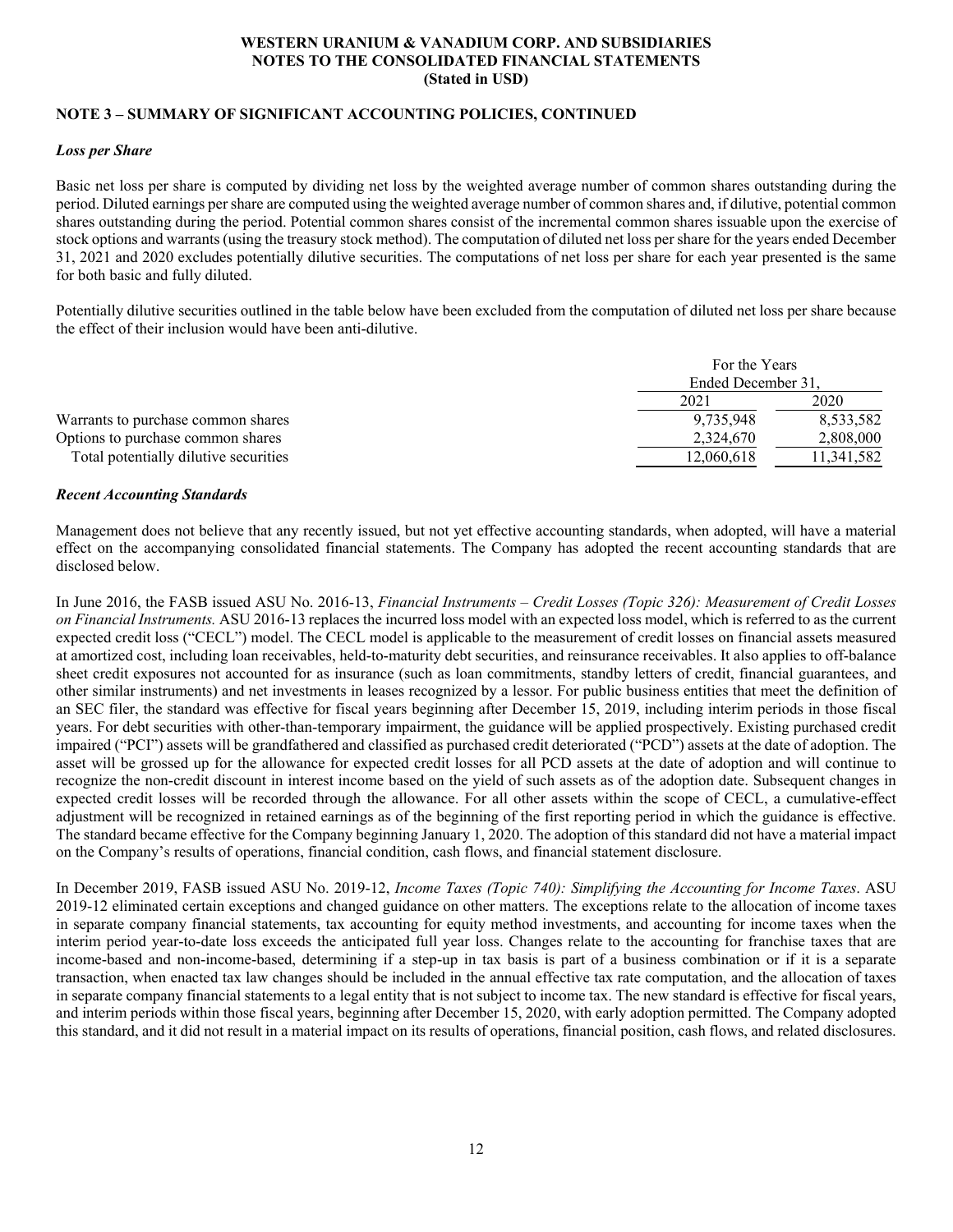## **NOTE 4 - MINERAL ASSETS EQUIPMENT, KINETIC SEPARATION INTELLECTUAL PROPERTY, AND OTHER PROPERTY**

The Company's mining properties acquired on August 18, 2014 that the Company retains as of December 31, 2021 include: The San Rafael Uranium Project located in Emery County, Utah; The Sunday Mine Complex located in western San Miguel County, Colorado; The Van 4 Mine located in western Montrose County, Colorado; The Sage Mine located in San Juan County, Utah, and San Miguel County, Colorado. These mining properties include leased land in the states of Colorado and Utah. None of these mining properties were operational at the date of acquisition.

The Company's mining properties acquired on September 16, 2015 that the Company retains as of December 31, 2021 include Hansen, North Hansen and Hansen Picnic Tree located in Fremont and Teller Counties, Colorado. The Company also acquired the Keota project located in Weld County, Colorado and the Ferris Haggerty project located in Carbon County Wyoming. These mining assets include both owned and leased land in the states of Utah, Colorado, and Wyoming. All of the mining assets represent properties which have previously been mined, to different degrees, for uranium.

As the Company has not formally established proven or probable reserves on any of its properties, there is inherent uncertainty as to whether or not any mineralized material can be economically extracted as originally planned and anticipated.

The Company's mineral properties and equipment and kinetic separation intellectual property are:

|                                          | As of December 31, |            |
|------------------------------------------|--------------------|------------|
|                                          | 2021               | 2020       |
| Mineral properties and equipment         | 11.780.142 \$      | 11.735.522 |
| Kinetic separation intellectual property | 9.488.051 \$       | 9.488,051  |

## *Oil and Gas Lease and Easement*

The Company entered into an oil and gas lease that became effective with respect to minerals and mineral rights owned by the Company of approximately 160 surface acres of the Company's property in Colorado. As consideration for entering into the lease, the lessee has agreed to pay the Company a royalty from the lessee's revenue attributed to oil and gas produced, saved, and sold attributable to the net mineral interest. The Company has also received cash payments from the lessee related to the easement that the Company is recognizing incrementally over the eight year term of the easement.

On June 23, 2020, the same entity, as discussed above, elected to extend the oil and gas lease easement for three additional years, commencing on the date the lease would have previously expired. During 2021, the operator completed all well development stages, and each of the eight (8) Blue Teal Fed wells commenced oil and gas production by mid-August 2021.

During the years ended December 31, 2021 and 2020 the Company recognized aggregate revenue of \$272,142 and \$54,620, respectively, under these oil and gas lease arrangements (See Note 14).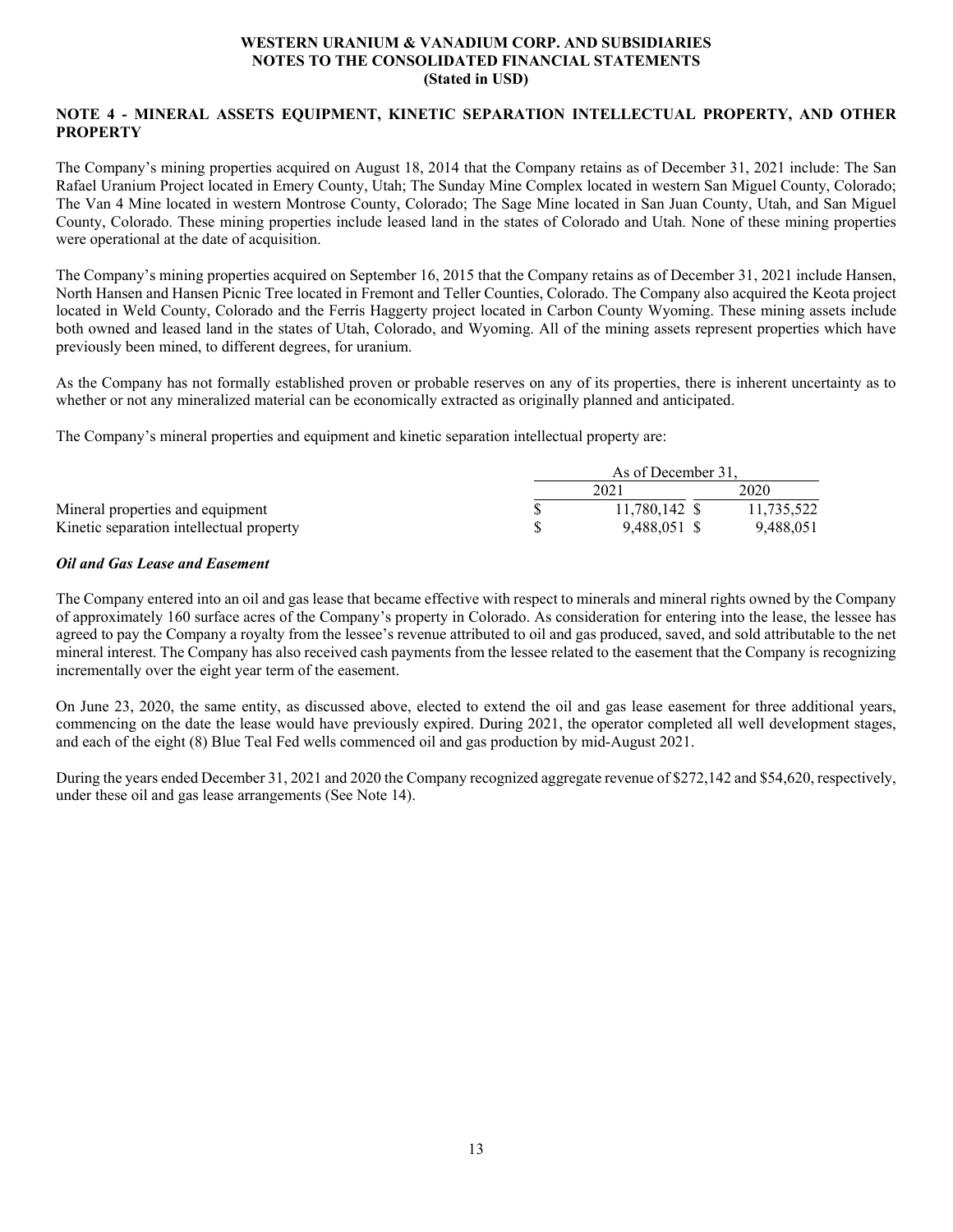## **NOTE 4 - MINERAL ASSETS EQUIPMENT, KINETIC SEPARATION INTELLECTUAL PROPERTY, AND OTHER PROPERTY (CONTINUED)**

#### *Reclamation Liabilities*

The Company's mines are subject to certain asset retirement obligations, which the Company has recorded as reclamation liabilities. The reclamation liabilities of the United States mines are subject to legal and regulatory requirements, and estimates of the costs of reclamation are reviewed periodically by the applicable regulatory authorities. The reclamation liability represents the Company's best estimate of the present value of future reclamation costs in connection with the mineral properties. The Company determined the gross reclamation liabilities of the mineral properties as of December 31, 2021 and 2020, to be approximately \$740,446 and \$906,811, respectively. On March 2, 2020, the Colorado Mined Land Reclamation Board ("MLRB") issued an order vacating the Van 4 Temporary Cessation, terminating mining operations and ordering commencement of final reclamation. The Company has begun the reclamation of the Van 4 Mine. The reclamation cost is fully covered by the reclamation bonds posted upon acquisition of the property. The Company adjusted the fair value of its reclamation obligation for the Van 4 Mine. The portion of the reclamation liability related to the Van 4 Mine and its related restricted cash are included in current liabilities and current assets, respectively, at a value of \$75,057. The Company expects to begin incurring the reclamation liability after 2054 for all mines that are not in reclamation and accordingly, has discounted the gross liabilities over their remaining lives using a discount rate of 5.4%. The net discounted aggregated values as of December 31, 2021 and 2020 were \$271,620 and \$309,940, respectively. The gross reclamation liabilities as of December 31, 2021 and 2020 are secured by financial warranties in the amount of \$740,446 and \$906,811, respectively.

Reclamation liability activity for the years ended December 31, 2021 and 2020 consists of:

|                                          | For the Years Ended December 31, |         |  |  |  |  |  |
|------------------------------------------|----------------------------------|---------|--|--|--|--|--|
|                                          | 2021                             | 2020    |  |  |  |  |  |
| Beginning balance                        | 309,940                          | 294,228 |  |  |  |  |  |
| Accretion                                | 9.142                            | 15,712  |  |  |  |  |  |
| Discontinuation of reclamation liability | (47, 462)                        |         |  |  |  |  |  |
| <b>Ending Balance</b>                    | 271,620                          | 309.940 |  |  |  |  |  |

During the first quarter of 2021, the Company received notice that its Ferris Haggerty property was no longer considered to be subject to reclamation treatment. The Company recorded a discontinuation of the Ferris Haggerty property's present value of \$2,669 during the first quarter 2021. On April 29, 2021, the Company moved the Ferris Haggerty \$10,000 restricted cash deposit into its cash after receiving payment from the state of Wyoming. During the fourth quarter of 2021, the Company received notice from the State of Colorado that its surety release request on the Hansen Picnic Tree property had been approved, and as such, this property is no longer subject to reclamation treatment. As the property was not a current development priority, Western completed reclamation on the property. The Company recorded a discontinuation of the Hansen Picnic Tree property's present value of \$44,793 during the fourth quarter of 2021. On December 29, 2021, the Company moved the \$154,936 restricted cash deposit into its cash after receiving payment from the state of Colorado.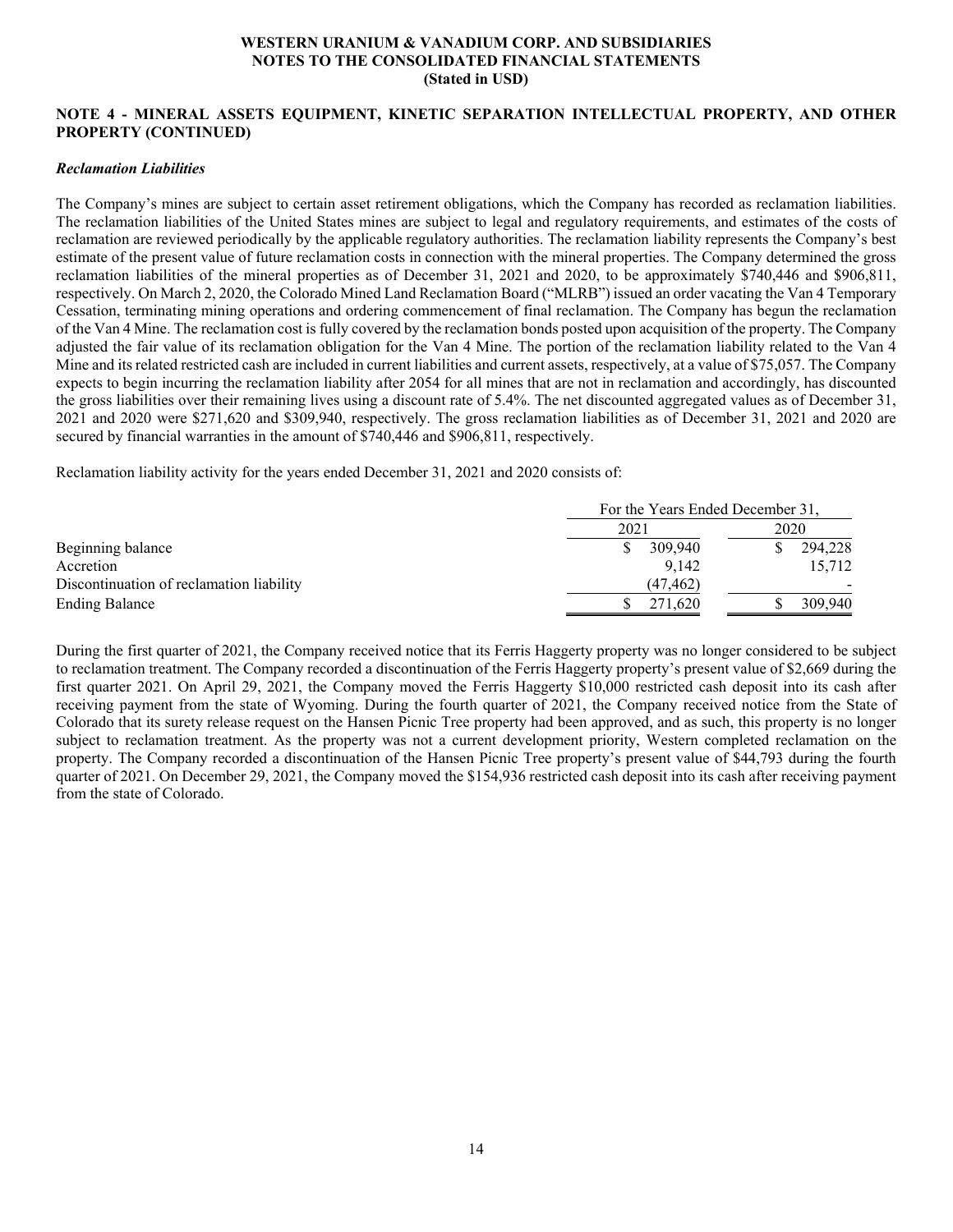## **NOTE 4 - MINERAL ASSETS EQUIPMENT, KINETIC SEPARATION INTELLECTUAL PROPERTY, AND OTHER PROPERTY, CONTINUED**

#### *Van 4 Mine Permitting Status*

A prior owner of the Company's Van 4 Mine had been granted a first Temporary Cessation from reclamation of the mine by the MLRB which was set to expire June 23, 2017. Prior to its expiration, PRM formally requested an extension through a second Temporary Cessation. PRM subsequently participated in a public process which culminated in a hearing on July 26, 2017. Prior to the hearing, three non-profit organizations who pursue environmental and conservation objectives filed a brief objecting to the extension. The MLRB board members voted to grant a second, five-year Temporary Cessation for the Van 4 Mine. Thereafter, the three objecting parties filed a lawsuit on September 18, 2017. The MLRB was named as the defendant and PRM was named as a party to the case due to the Colorado law requirement that any lawsuit filed after a hearing must include all of the parties in the proceeding. The plaintiff organizations are seeking for the court to set aside the board order granting a second five-year Temporary Cessation period to PRM for the Van 4 Mine. The Colorado state Attorney General was defending this action in the Denver Colorado District Court. On May 8, 2018, the Denver Colorado District Court ruled in favor, whereby the additional five-year Temporary Cessation period was granted. The Plaintiffs appealed this ruling to the Colorado Court of Appeals, and on July 25, 2019 the ruling was reversed, ruling that the additional five-year Temporary Cessation period should not have been granted.

The MLRB and the Colorado Attorney General advised Western that it will not make an additional appeal of the ruling. Further, the time period for an appeal has passed. The Judge has subsequently issued an instruction for the MLRB to issue an order revoking the permit and putting the Van 4 Mine into reclamation. On January 22, 2020, the MLRB held a hearing, and on March 2, 2020, the MLRB issued an order vacating the Van 4 Temporary Cessation, revoking the permit and ordering commencement of final reclamation, which must be completed within five years. The Company commenced reclamation of the Van 4 Mine, but progress has been delayed both by the novel coronavirus ("COVID-19") restrictions and countywide fire and open flame restrictions. The reclamation cost is fully covered by the reclamation bonds posted upon acquisition of the property. Our mining operations team has made significant progress on the reclamation as all surface structures have been disassembled and removed with the exception of the head frame.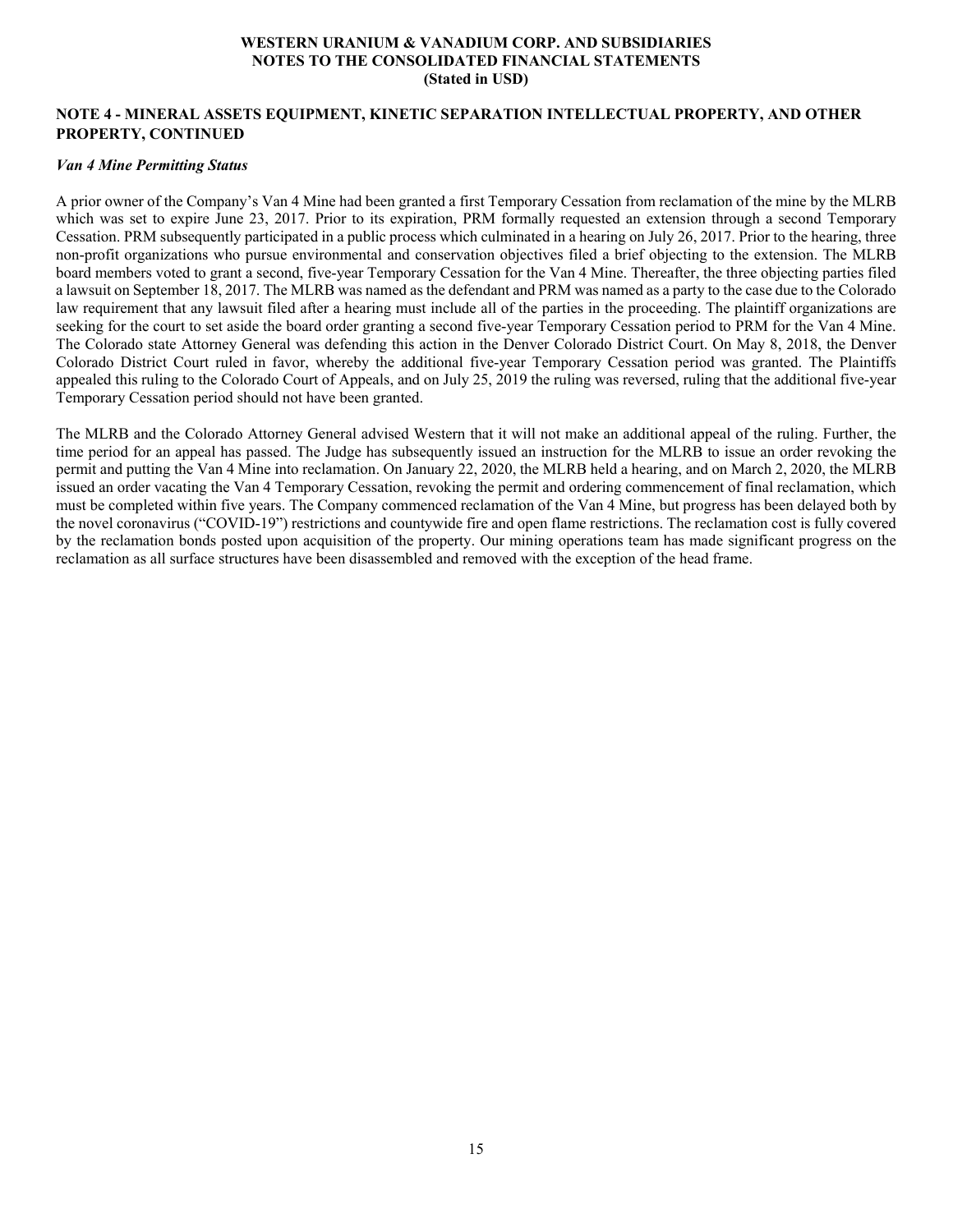## **NOTE 4 - MINERAL ASSETS EQUIPMENT, KINETIC SEPARATION INTELLECTUAL PROPERTY, AND OTHER PROPERTY, CONTINUED**

#### *Sunday Mine Complex Permitting Status*

On February 4, 2020, the Colorado DRMS sent a Notice of Hearing to Declare Termination of Mining Operations related to the status of the mining permits issued by the state of Colorado for the Sunday Mine Complex. At issue was the application of an unchallenged Colorado Court of Appeals Opinion for a separate mine (Van 4) with very different facts that are retroactively modifying DRMS rules and regulations. The Company maintains that it was timely in meeting existing rules and regulations. The hearing was scheduled to be held during several monthly MLRB Board meetings, but this matter was delayed several times. The permit hearing was held during the MLRB Board monthly meeting on July 22, 2020. At issue was the status of the five existing permits which comprise the Sunday Mine Complex. Due to COVID-19 restrictions, the hearing took place utilizing a virtual-only format. The Company prevailed in a 3 to 1 decision which acknowledged that the work completed at the Sunday Mine Complex under DRMS oversight was timely and sufficient for Western to maintain these permits. In a subsequent July 30, 2020 letter, the DRMS notified the Company that the status of the five permits (Sunday, West Sunday, St. Jude, Carnation, and Topaz) had been changed to "Active" status effective June 10, 2019, the original date on which the change of the status was approved. On August 23, 2020, the Company initiated a request for Temporary Cessation status for the Sunday Mine Complex as the mines had not been restarted within a 180-day window due to the direct and indirect impacts of the COVID-19 pandemic. Accordingly, a permit hearing was scheduled for October 21, 2020 to determine Temporary Cessation status. In a unanimous vote, the MLRB approved Temporary Cessation status for each of the five Sunday Mine Complex permits (Sunday, West Sunday, St. Jude, Carnation, and Topaz). On October 9, 2020, the MLRB issued a board order which finalized the findings of the July 22, 2020 permit hearing. On November 10, 2020, the MLRB issued a board order which finalized the findings of the October 21, 2020 permit hearing. On November 6, 2020, the MLRB signed an order placing the five Sunday Mine Complex mine permits into Temporary Cessation. On November 12, 2020, a coalition of environmental groups (the "Plaintiffs") filed a complaint against the MLRB seeking a partial appeal of the July 22, 2020 decision by requesting termination of the Topaz Mine permit. On December 15, 2020, the same coalition of environmental groups amended their complaint against the MLRB seeking a partial appeal of the October 21, 2020 decision requesting termination of the Topaz Mine permit. The Company has joined with the MLRB in defense of their July 22, 2020 and October 21, 2020 decisions. On May 5, 2021, the Plaintiffs in the Topaz Appeal filed an opening brief with the Denver District Court seeking to overturn the July 22, 2020 and October 21, 2020 MLRB permit hearing decisions on the Topaz Mine permit. The MLRB and the Company were to respond with an answer brief within 35 days on or before June 9, 2021, but instead sought a settlement. The judicial review process was delayed as extensions were put in place until August 20, 2021. A settlement was not reached, and the MLRB and the Company submitted answer briefs on August 20, 2021. The Plaintiff submitted a reply brief on September 10, 2021. On March 1, 2022, the Denver District Court reversed the MLRB's orders regarding the Topaz Mine and remanded the case back to MLRB for further proceedings consistent with its order. The Company and the MRLB have until April 19, 2022 to appeal the Denver District Court's ruling. The Company is also working toward the completion of an updated Topaz mine Plan of Operations which is a separate federal requirement of the BLM for the conduct of mining activities on federal land.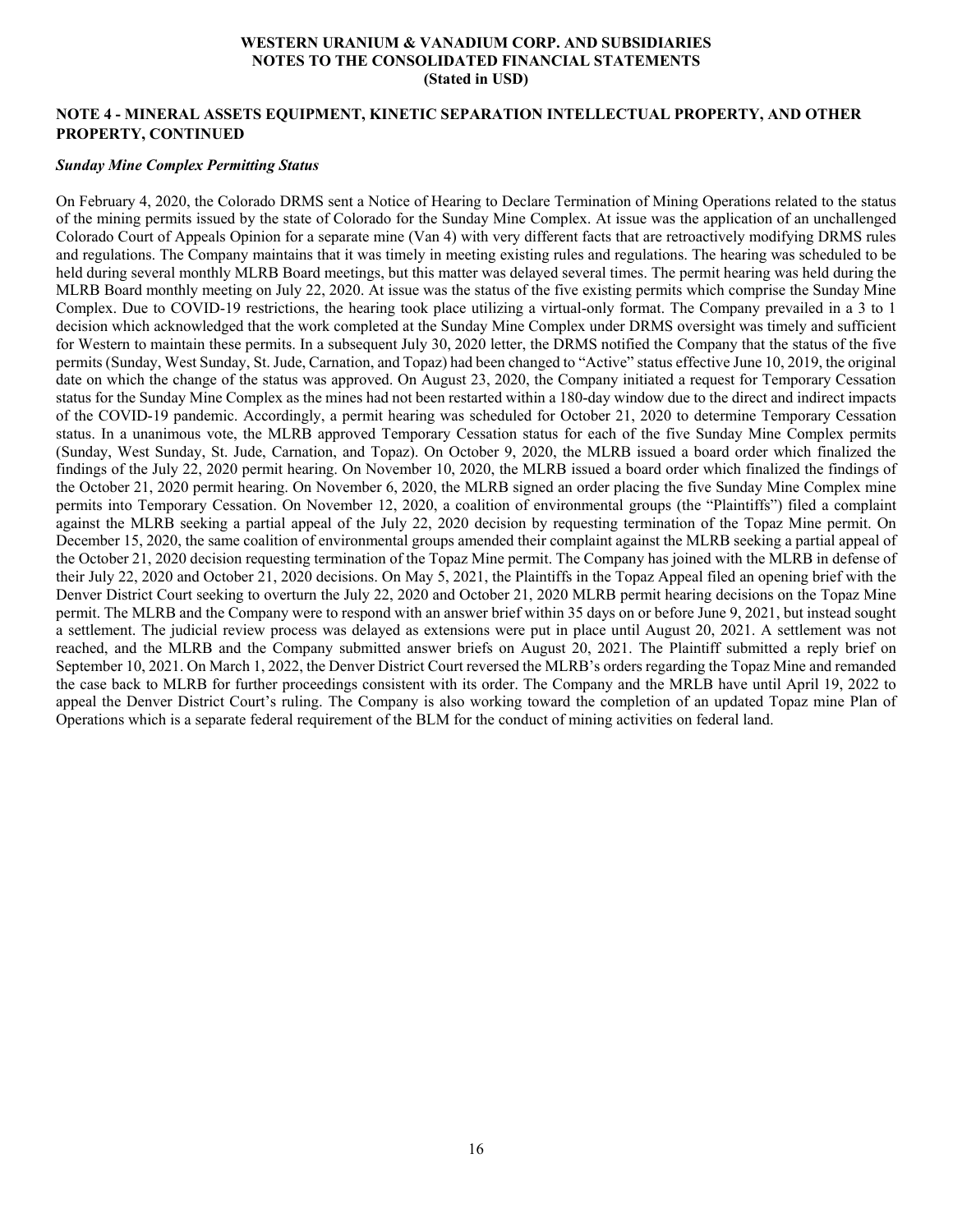## **NOTE 4 - MINERAL ASSETS EQUIPMENT, KINETIC SEPARATION INTELLECTUAL PROPERTY, AND OTHER PROPERTY, CONTINUED**

#### *Kinetic Separation Intellectual Property*

The Kinetic Separation intellectual property was acquired in Western's acquisition of Black Range on September 16, 2015. Previously Black Range acquired its Kinetic Separation assets in the dissolution of a joint venture on March 17, 2015, through the acquisition of all the assets of the joint venture and received a 25-year license to utilize all of the patented and unpatented technology owned by the joint venture. The technology license agreement for patents and unpatented technology became effective as of March 17, 2015, for a period of 25 years, until March 16, 2040. There are no remaining license fee obligations, and there are no future royalties due under the agreement. The Company has the right to sub-license the technology to third parties. The Company may not sell or assign the Kinetic Separation license; however, the license could be transferred in the case of a sale of the Company. The Company has developed improvements to Kinetic Separation during the term of the license agreement and retains ownership of, and may obtain patent protection on, any such improvements developed by the Company.

The Kinetic Separation patent was filed on September 13, 2012 and granted on February 14, 2014 by the United States Patent Office. The patent is effective for a period of 20 years until September 13, 2032. This patent is supported by two provisional patent applications. The provisional patent applications expired after one year but were incorporated in the U.S. Patent by reference and claimed benefit prior to their expirations. The status of the patent and two provisional patent applications has not changed subsequent to the 2014 patent grant. The Company has the continued right to use any patented portion of the Kinetic Separation technology that enters the public domain subsequent to the patent expiration.

The Company anticipates Kinetic Separation will improve the efficiency of the mining and processing of the sandstone-hosted ore from Western's conventional mines through the separation of waste from mineral bearing-ore, potentially reducing transportation, mill processing, and mill tailings costs. Kinetic Separation is not currently in use or being applied at any Company mines. The Company views Kinetic Separation as a cost saving technology, which it will seek to incorporate into ore production subsequent to commencing scaled production levels. There are also alternative applications, which the Company has explored.

## **NOTE 5 - ACCOUNTS PAYABLE AND ACCRUED LIABILITIES**

Accounts payable and accrued liabilities consisted of:

|                                                |      | As of December 31, |
|------------------------------------------------|------|--------------------|
|                                                | 2021 | 2020               |
| Trade accounts payable                         |      | 510.831<br>347,017 |
| Accrued liabilities                            |      | 188,762<br>141.777 |
| Total accounts payable and accrued liabilities |      | 699.593<br>488.794 |

## **NOTE 6 – LOAN PAYABLE**

#### *Paycheck Protection Program Loan*

On May 6, 2020, the Company obtained the PPP Loan of \$73,116. The loan had a fixed interest rate of 1%, required the Company to make seventeen (17) monthly payments, after a seven months deferral period, and had a maturity date of May 6, 2022. The entirety of the loan principal was eligible for forgiveness to the extent that the proceeds are utilized toward permissible expenditures within the initial period. On December 2, 2020, the Company received notice from the U.S. Small Business Association that the entire PPP Loan balance and accrued interest was forgiven in full on such date. The Company recorded the loan forgiveness as other income in the Company's consolidated statement of operations and other comprehensive loss.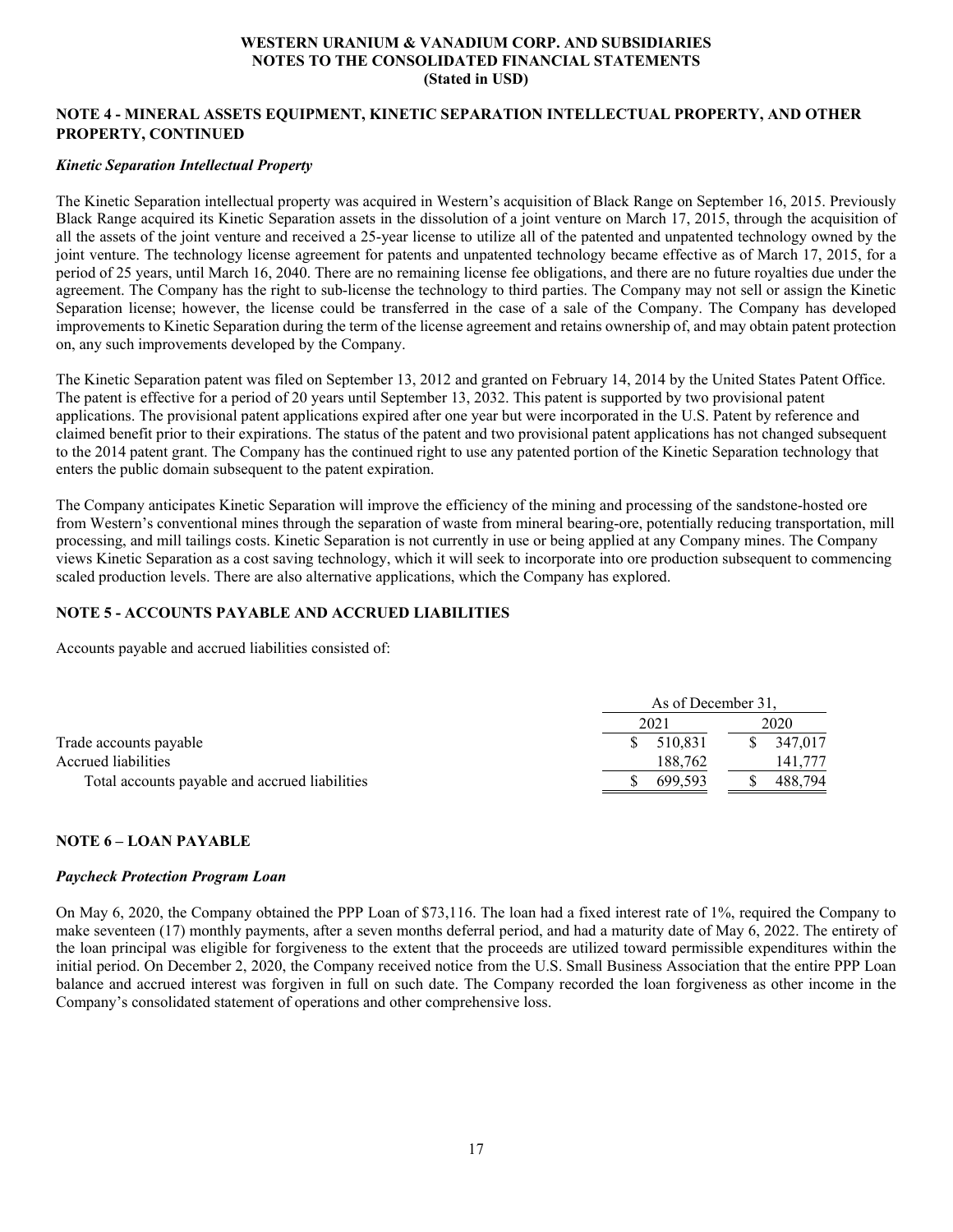## **NOTE 7– COMMITMENTS AND CONTINGENCIES**

## *Supply Contract*

In December 2015, the Company signed a uranium concentrates supply agreement with a major United States utility company for delivery commencing in 2018 and continuing for a five-year period through 2022. The Company and the major United States utility customer mutually agreed to cancel the Year 3 delivery, rather than pursue a partial assignment. There was no delivery during 2020. On March 8, 2021, the Company entered into an agreement with a third party to complete the Year 4 (2021) uranium concentrate delivery. The Company paid \$78,000 in April 2021 to the assignee for which the assignee made the delivery in May 2021. This amount is included in settlement expense on the Company's consolidated statement of operations and comprehensive loss. On April 13, 2022, in satisfaction of its Year 5 (2022) delivery obligation, the Company delivered 125,000 pounds of uranium concentrate (See Note 14).

## *Strategic Acquisition of Physical Uranium*

On May 28, 2021, the Company executed a binding agreement to purchase 125,000 pounds of natural uranium concentrate at the market price. In December 2021, the Company paid \$4,020,000 or \$32.16 per pound, in connection with its full prepayment of the purchase price for 125,000 pounds of natural uranium concentrate. This uranium concentrate was delivered to the purchaser on April 13, 2022, pursuant to the terms of the aforementioned uranium concentrates supply agreement.

## **NOTE 8 - SHARE CAPITAL AND OTHER EQUITY INSTRUMENTS**

## *Authorized Capital*

The holders of the Company's common shares are entitled to one vote per share. Holders of common shares are entitled to ratably receive such dividends, if any, as may be declared by the board of directors, out of legally available funds. Upon the liquidation, dissolution, or winding down of the Company, holders of common shares are entitled to share ratably in all assets of the Company that are legally available for distribution. As of December 31, 2021 and 2020, an unlimited number of common shares were authorized for issuance.

## *Private Placements*

On February 16, 2021, the Company closed a non-brokered private placement of 3,250,000 units at a price of CAD \$0.80 per unit. The aggregate gross proceeds raised in the private placement amounted to CAD \$2,600,000 (USD \$1,950,509 in net proceeds). Each unit consisted of one common share of Western (a "Share") plus one common share purchase warrant of Western (a "Warrant"). Each warrant entitled the holder to purchase one Share at a price of CAD \$1.20 per Share for a period of three years following the closing date of the private placement. A total of 3,250,000 Shares and 3,250,000 Warrants were issued in the private placement.

On March 1, 2021, the Company closed a non-brokered private placement of 3,125,000 units at a price of CAD \$0.80 per unit. The aggregate gross proceeds raised in the private placement amounted to CAD \$2,500,000 (USD \$1,918,797 in net proceeds). Each unit consisted of one Share plus one Warrant. Each Warrant entitled the holder to purchase one Share at a price of CAD \$1.20 per Share for a period of three years following the closing date of the private placement. A total of 3,125,000 Shares and 3,125,000 Warrants were issued in the private placement.

On December 17, 2021, the Company closed a non-brokered private placement of 372,966 units at a price of CAD \$1.60 per unit. The aggregate gross proceeds raised in the private placement amounted to CAD \$596,746 (USD \$434,973 in net proceeds). Each unit consisted of one Share plus one Warrant. Each Warrant entitled the holder to purchase one Share at a price of CAD \$2.50 per Share for a period of three years following the closing date of the private placement. A total of 372,966 Shares and 372,966 Warrants were issued in the private placement.

#### *Warrant Exercises*

During the year ended December 31, 2021, an aggregate of 2,066,693 warrants were exercised for total gross proceeds of \$2,004,864.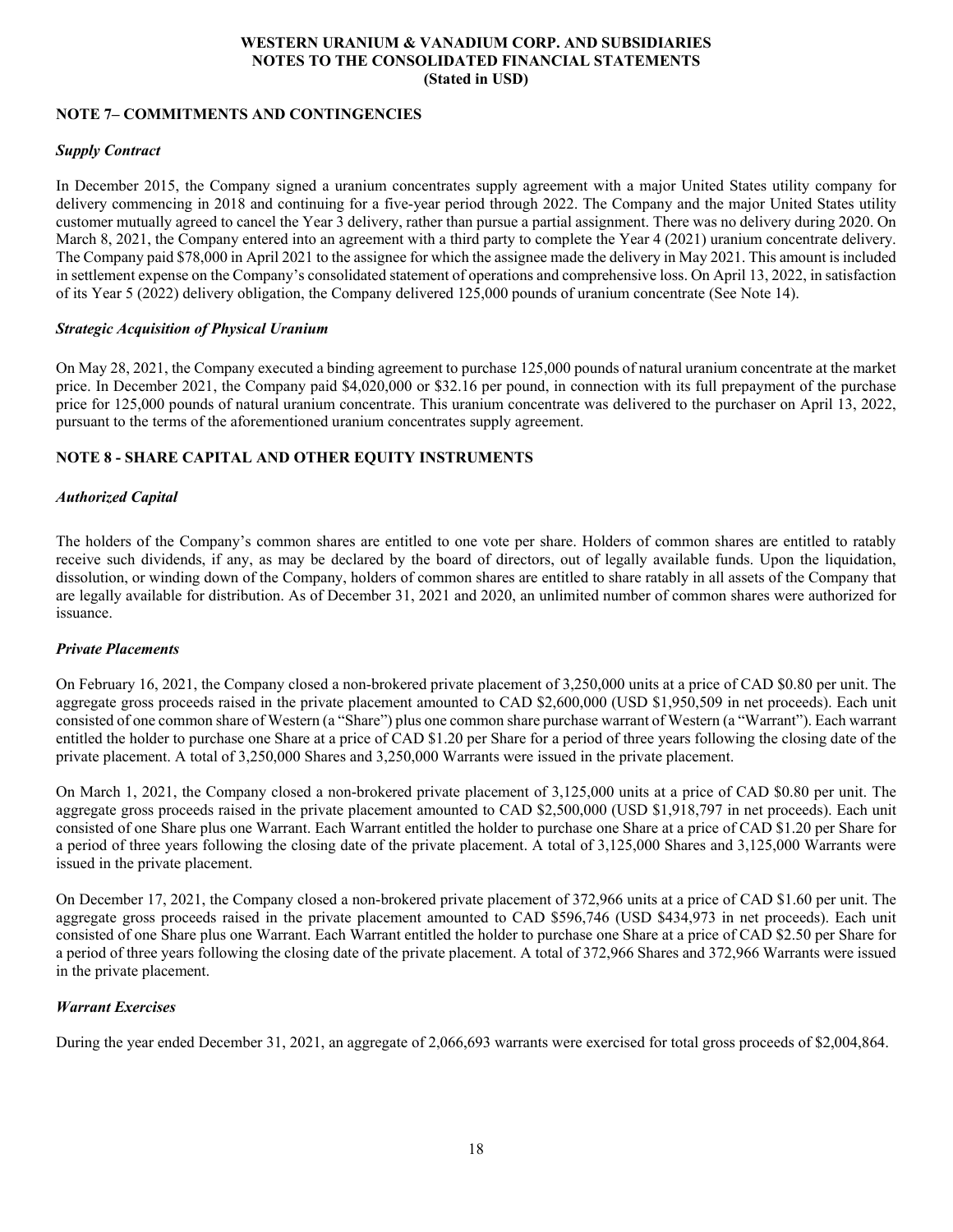## **NOTE 8 - SHARE CAPITAL AND OTHER EQUITY INSTRUMENTS (CONTINUED)**

#### *Incentive Stock Option Plan*

The Company maintains an Incentive Stock Option Plan (the "Plan") that permits the granting of stock options as incentive compensation. Shareholders of the Company approved the Plan on June 30, 2008 and amendments to the Plan on June 20, 2013. The board of directors approved additional changes to the Plan on September 12, 2015 and as of October 1, 2021.

The purpose of the Plan is to attract, retain, and motivate directors, management, staff, and consultants by providing them with the opportunity, through stock options, to acquire a proprietary interest in the Company and benefit from its growth.

The Plan provides that the aggregate number of common shares for which stock options may be granted will not exceed 10% of the issued and outstanding common shares at the time stock options are granted. As of December 31, 2021, a total of 39,073,122 common shares were outstanding, and at that date the maximum number of stock options eligible for issue under the Plan was 3,907,312.

On October 1, 2021, the Company amended the Plan to allow for the cashless exercise of stock options, among other things.

During the year ended December 31, 2021, the Company issued 174,716 shares of common stock pursuant to the cashless exercise of 483,330 stock options.

#### *Stock Options*

|                                 |                  |                       |         | Weighted    |  |               |  |              |                 |  |                 |
|---------------------------------|------------------|-----------------------|---------|-------------|--|---------------|--|--------------|-----------------|--|-----------------|
|                                 |                  | Weighted              |         | Average     |  | Weighted      |  |              |                 |  |                 |
|                                 |                  |                       | Average | Contractual |  | Average Grant |  |              |                 |  |                 |
|                                 | Number of Shares | <b>Exercise Price</b> |         |             |  |               |  | Life (Years) | Date Fair Value |  | Intrinsic Value |
| Outstanding - January 1, 2021   | 2,808,000        |                       | 1.42    | 2.43        |  | 0.37          |  | 33,782       |                 |  |                 |
| Exercised                       | (483, 330)       |                       | 1.72    |             |  | 0.30          |  |              |                 |  |                 |
| Outstanding – December 31, 2021 | 2,324,670        |                       | 1.35    | 1.67        |  | 0.39          |  | 528,714      |                 |  |                 |
| Exercisable – December 31, 2021 | 2,324,670        |                       | 1.35    | . .67       |  | 0.39          |  | 528,714      |                 |  |                 |

|                                  |                  |                       | Weighted     |   |                 |                 |
|----------------------------------|------------------|-----------------------|--------------|---|-----------------|-----------------|
|                                  |                  | Weighted              | Average      |   | Weighted        |                 |
|                                  |                  | Average               | Contractual  |   | Average Grant   |                 |
|                                  | Number of Shares | <b>Exercise Price</b> | Life (Years) |   | Date Fair Value | Intrinsic Value |
| Outstanding - January 1, 2020    | 2,208,000        | 1.56                  | 3.01         | S | 0.41            |                 |
| Granted                          | 600,000          | 0.76                  | 4.52         |   | 0.76            |                 |
| Expired, forfeited, or cancelled |                  |                       |              |   |                 |                 |
| Outstanding – December 31, 2020  | 2,808,000        | 1.42                  | 2.43         |   | 0.37            | 33,782          |
| Exercisable – December 31, 2020  | 2,808,000        | 1.42                  | 2.43         |   | 0.37            | 33,782          |

The Company's stock-based compensation expense related to stock options for the years ended December 31, 2021 and 2020 was \$0 and \$204,808, respectively, which is included in general and administrative expenses on the Company's consolidated statements of operations and comprehensive loss. As of December 31, 2021, the Company had \$0 in unamortized stock option expense.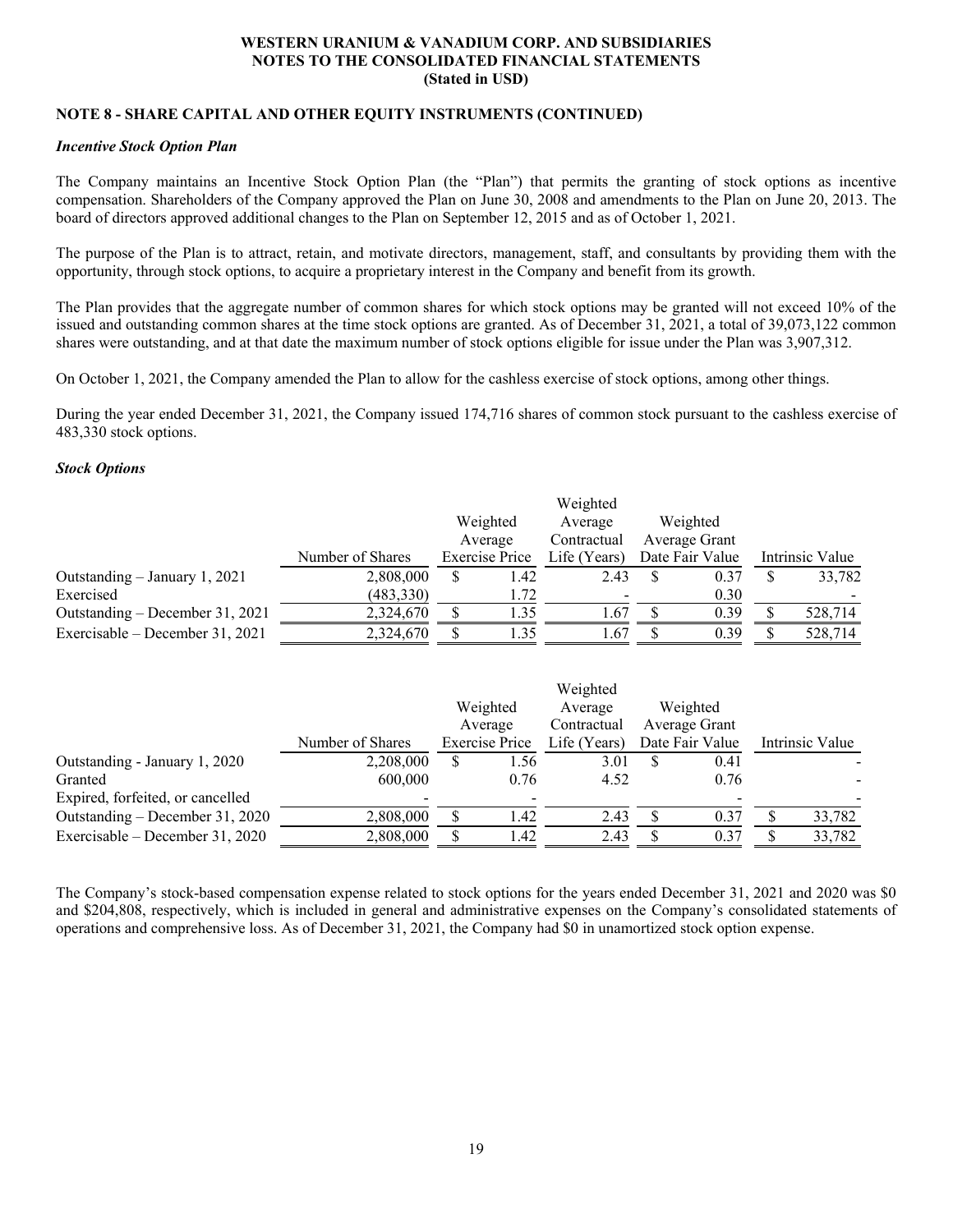# **NOTE 8 - SHARE CAPITAL AND OTHER EQUITY INSTRUMENTS (CONTINUED)**

## *Stock Options, continued*

The Company utilized the Black-Scholes option pricing model to determine the fair value of these stock options, using the assumptions as outlined below.

|                                          | January 6, 2020 |
|------------------------------------------|-----------------|
| <b>Stock Price</b>                       | CAD \$1.03      |
| Exercise Price                           | CAD \$1.03      |
| Number of Options Granted                | 600,000         |
| Dividend Yield                           | $0\%$           |
| Expected Volatility                      | 90.5%           |
| Weighted Average Risk-Free Interest Rate | 1.61%           |
| Expected life (in years)                 | 2.6             |

#### *Warrants*

|                                 | Number of Shares |    | Weighted Average<br><b>Exercise Price</b> | Weighted Average<br>Contractual Life<br>(Years) | Intrinsic Value |
|---------------------------------|------------------|----|-------------------------------------------|-------------------------------------------------|-----------------|
| Outstanding - January 1, 2020   | 8,602,913        | \$ | 1.51                                      |                                                 |                 |
| <b>Issued</b>                   |                  |    |                                           |                                                 |                 |
| Expired                         | (69, 331)        |    | 0.86                                      |                                                 |                 |
| Outstanding – December 31, 2020 | 8,533,582        |    | 1.54                                      | 0.82                                            |                 |
| Exercisable - December 31, 2020 | 8,533,582        |    | 1.54                                      | 0.82                                            |                 |
| Outstanding -January 1, 2021    | 8,533,582        | \$ | 1.54                                      | 0.82                                            |                 |
| Issued                          | 6,916,206        |    | 0.88                                      |                                                 |                 |
| Expired                         | (3,647,147)      |    | 1.84                                      |                                                 |                 |
| Exercised                       | (2,066,693)      |    | 0.95                                      |                                                 |                 |
| Outstanding -December 31, 2021  | 9,735,948        | S  | 1.09                                      | 1.49                                            | 3,799,606       |
| Exercisable -December 31, 2021  | 9,735,948        |    | 1.09                                      | 1.49                                            | 3,799,606       |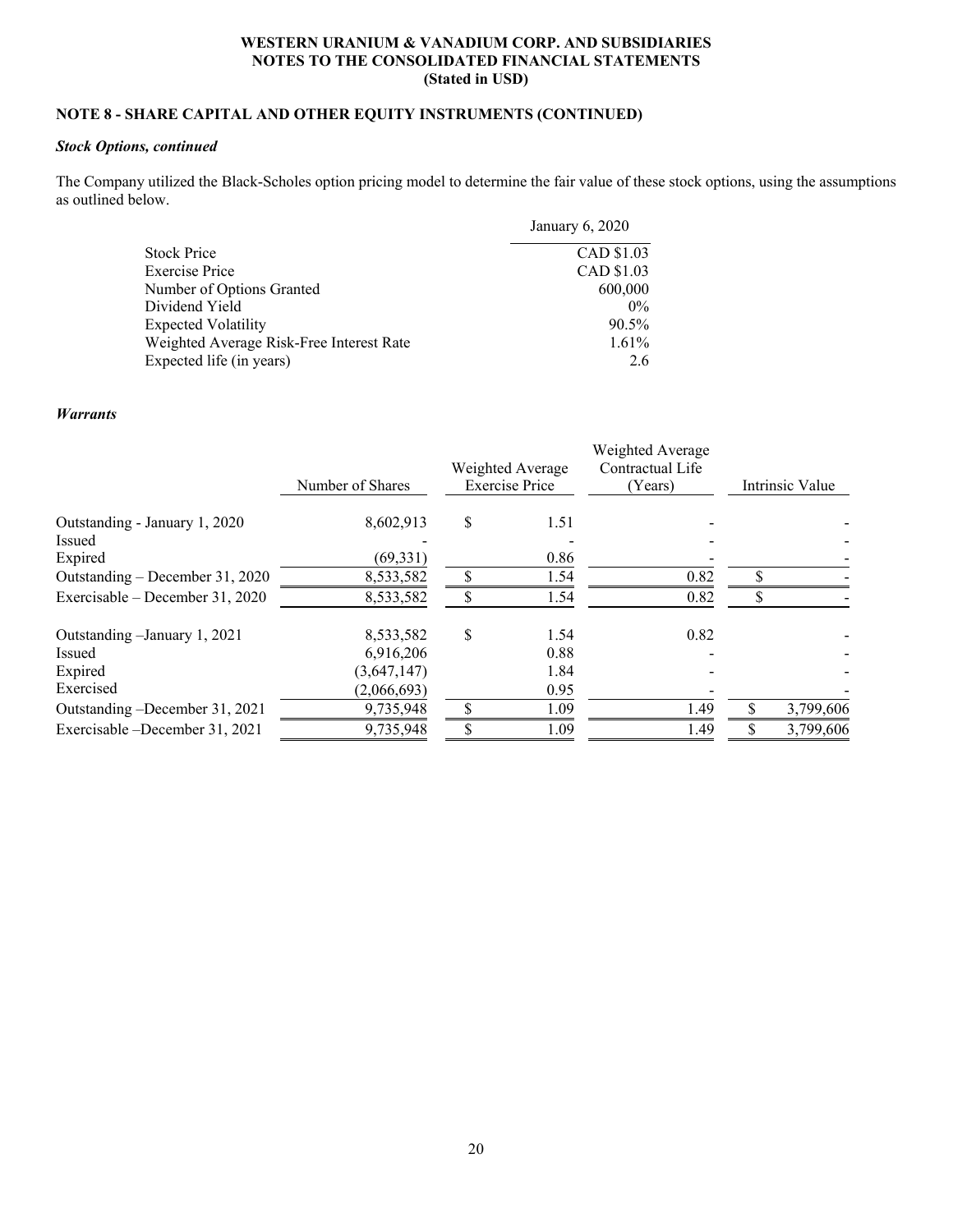#### **NOTE 8 - SHARE CAPITAL AND OTHER EQUITY INSTRUMENTS (CONTINUED)**

#### *Warrant Extension*

On April 20, 2020, the Company announced the extension by nine months of the common share purchase warrants (the "Warrants") issued to investors in non-brokered private placements that closed on May 4, June 30, and August 9, 2018 (the "2018 Private Placements") and the amendment of the trigger price in the acceleration clause of each Warrant. A total of 2,671,116 Warrants were amended. The warrant modification expense amounted to \$639,012.

The Company performed a Black-Scholes valuation on the warrants both pre-modification and post-modification, using the assumptions below.

|                               | May $2018 -$ | May $2018 -$ | July $2018 -$ | July 2018 -  | August 2018  | August 2018  |
|-------------------------------|--------------|--------------|---------------|--------------|--------------|--------------|
|                               | Prior to     | Post         | Prior to      | Post         | $-$ Prior to | $-$ Post     |
|                               | Modification | Modification | Modification  | Modification | Modification | Modification |
| <b>Stock Price</b>            | CAD \$0.80   | CAD \$0.80   | CAD \$0.80    | CAD \$0.80   | CAD \$0.80   | CAD \$0.80   |
| <b>Exercise Price</b>         | CAD \$1.15   | CAD \$1.15   | CAD \$1.15    | CAD \$1.15   | CAD \$1.15   | CAD \$1.15   |
| Number of                     | 454,811      | 454,811      | 1,262,763     | 1,262,763    | 953,544      | 953,544      |
| Warrants                      |              |              |               |              |              |              |
| Modified                      |              |              |               |              |              |              |
| Dividend Yield                | $0\%$        | $0\%$        | $0\%$         | $0\%$        | $0\%$        | $0\%$        |
| Expected<br>Volatility        | 106.8%       | 106.8%       | 106.8%        | 106.8%       | 106.8%       | 106.8%       |
| Weighted Average<br>Risk-Free | 0.15%        | 0.15%        | 0.15%         | 0.15%        | 0.15%        | 0.15%        |
| <b>Interest Rate</b>          |              |              |               |              |              |              |
| Expected life (in<br>years)   | 0.04         | 0.79         | 0.27          | 1.02         | 0.30         | 1.05         |

Each Warrant initially entitled the holder to purchase one common share in the capital of the Company at a price of \$1.15 CAD at any time prior to May 4, July 30, and August 9, 2020, respectively. Each of these dates has been extended by nine months from their respective expiration dates such that the Warrants will now expire on February 4, April 30, and May 9, 2021, respectively. Additionally, each Warrant originally contained an acceleration clause that allowed the Company to accelerate the expiration date of the Warrant if the closing price of the Company's common shares was equal to or greater than \$2.50 CAD for a period of five consecutive trading days. The Company amended this clause by lowering the trigger price from \$2.50 CAD to \$1.83 CAD.

#### **NOTE 9 - MINING EXPENDITURES**

|              | For the Years Ended December 31, |         |  |  |
|--------------|----------------------------------|---------|--|--|
|              | 2021                             | 2020    |  |  |
| Permits      | 134,261                          | 112,730 |  |  |
| Mining costs | 578,034                          | 275,331 |  |  |
| Royalties    | 5,362                            | 5,121   |  |  |
|              | \$717,657                        | 393,182 |  |  |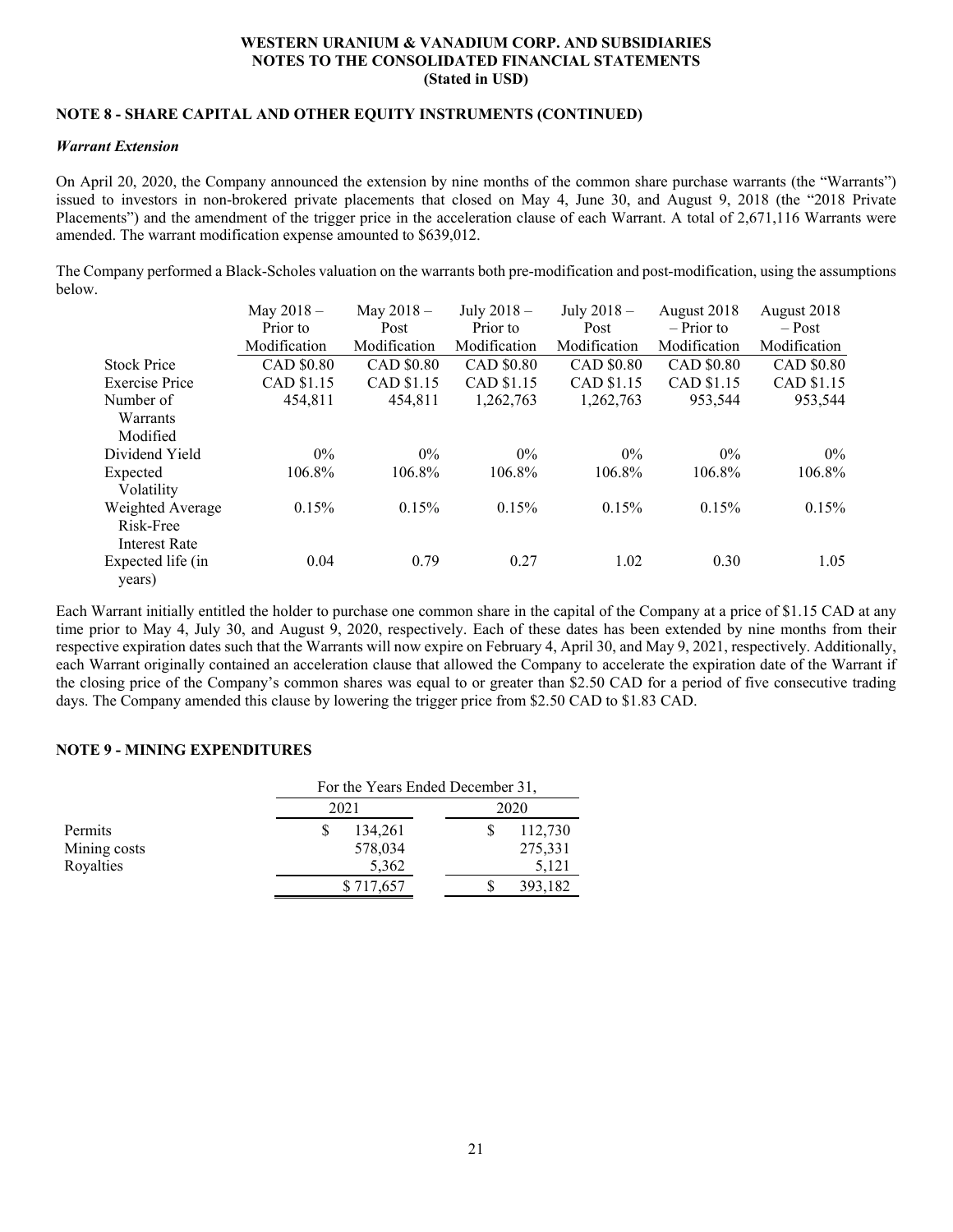#### **NOTE 10 - RELATED PARTY TRANSACTIONS AND BALANCES**

The Company has transacted with related parties pursuant to service arrangements in the ordinary course of business, as follows:

Prior to the acquisition of Black Range, Mr. George Glasier, the Company's CEO, who is also a director ("Seller"), transferred his interest in a former joint venture with Ablation Technologies, LLC to Black Range. In connection with the transfer, Black Range issued 25 million shares of Black Range common stock to Seller and committed to pay AUD \$500,000 (USD \$362,794 as of December 31, 2021) to Seller within 60 days of the first commercial application of the kinetic separation technology. Western assumed this contingent payment obligation in connection with the acquisition of Black Range. At the date of the acquisition of Black Range, this contingent obligation was determined to be probable. Since the deferred contingent consideration obligation is probable and the amount is estimable, the Company recorded the deferred contingent consideration as an assumed liability in the amount of \$362,794 and \$392,086 as of December 31, 2021 and 2020, respectively.

The Company also owes Mr. Glasier reimbursable expenses in the amount of \$65,753 as of December 31, 2021.

#### **NOTE 11 – INCOME TAXES**

The tax effects of temporary differences that give rise to significant portions of the deferred tax assets and deferred tax liabilities are as follows:

|                                                                | As of December 31. |             |      |                                 |  |  |
|----------------------------------------------------------------|--------------------|-------------|------|---------------------------------|--|--|
| Deferred tax assets:                                           | 2021               |             | 2020 |                                 |  |  |
| Net operating loss carryovers                                  | \$                 | 5,815,866   | \$   | 5,228,266                       |  |  |
| Marketable securities                                          |                    | 15,720      |      | 15,650                          |  |  |
| Accrued expenses                                               |                    | 46,604      |      | 78,600                          |  |  |
| Deferred tax assets, gross                                     |                    | 5,878,190   |      | 5,322,516                       |  |  |
| Less: valuation allowance                                      |                    | (3,488,821) |      | (2,997,084)                     |  |  |
| Deferred tax assets, net                                       |                    | 2,389,369   |      | 2,325,432                       |  |  |
| Deferred tax liabilities:                                      |                    |             |      |                                 |  |  |
| Property and equipment                                         |                    | (5,098,256) |      | (5,034,319)                     |  |  |
| Deferred tax liabilities, net                                  |                    | (2,708,887) |      | (2,708,887)                     |  |  |
| The change in the Company's valuation allowance is as follows: |                    |             |      | For the Vears Ended December 31 |  |  |

|                                 | Tor the Teats Ended December 31. |           |  |           |  |  |
|---------------------------------|----------------------------------|-----------|--|-----------|--|--|
|                                 | 2021                             |           |  | 2020      |  |  |
| Beginning of year               |                                  | 2,997,084 |  | 2,427,665 |  |  |
| Increase in valuation allowance |                                  | 491.737   |  | 569,419   |  |  |
| End of year                     |                                  | 3.488.821 |  | 2,997,084 |  |  |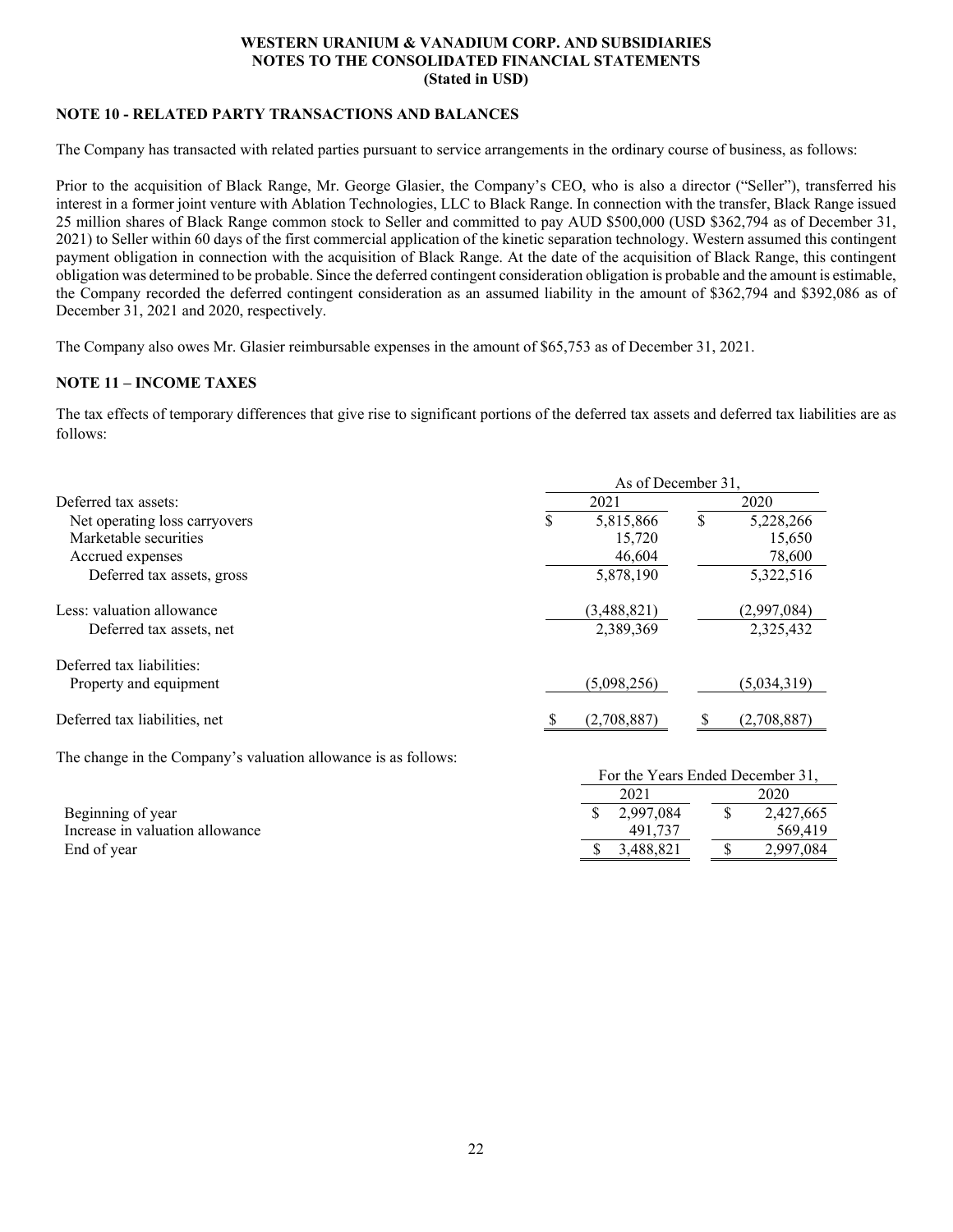## **NOTE 11 – INCOME TAXES, CONTINUED**

A reconciliation of the provision for income taxes with the amounts computed by applying the statutory federal income tax rate to income from operations before the provision for income taxes is as follows:

|                             | For the Years Ended December 31, |            |  |  |
|-----------------------------|----------------------------------|------------|--|--|
|                             | 2021                             | 2020       |  |  |
| U.S. federal statutory rate | $(21.0)\%$                       | $(21.0)\%$ |  |  |
| State and foreign taxes     | $(3.8)\%$                        | $(3.8)\%$  |  |  |
| Permanent differences       |                                  |            |  |  |
| Non-deductible expenses     | $0\%$                            | $2.0\%$    |  |  |
| Valuation allowance         | 24.8%                            | 22.8%      |  |  |
| Effective income tax rate   | $0\%$                            | $0\%$      |  |  |

The Company has net operating loss carryovers of approximately \$23,451,072 for federal and state income tax purposes and net operating loss carryovers of \$12,104,429 for Canadian provincial tax purposes which begin to expire in 2026. The ultimate realization of the net operating loss is dependent upon future taxable income, if any, of the Company.

Based on losses from inception, the Company determined that as of December 31, 2021 it is more likely than not that the Company will not realize benefits from the deferred tax assets. The Company will not record income tax benefits in the consolidated financial statements until it is determined that it is more likely than not that the Company will generate sufficient taxable income to realize the deferred income tax assets. As a result of the analysis, the Company determined that a valuation allowance against the deferred tax assets was required of \$3,488,821 and \$2,997,084 as of December 31, 2021 and 2020, respectively.

Internal Revenue Code ("IRC") Section 382 imposes limitations on the use of net operating loss carryovers when the share ownership of one or more 5% shareholders (shareholders owning 5% or more of the Company's outstanding capital stock) has increased on a cumulative basis over a period of three years by more than 50 percentage points. Management cannot control any ownership changes that occur. Accordingly, there is a risk of an ownership change beyond the control of the Company that could trigger a limitation of the use of the loss carryover. The Company has analyzed the issuances of common shares during the years ended December 31, 2021 and 2020 and does not believe such change of control occurred. If such ownership change under IRC section 382 had occurred, such change would substantially limit the Company's ability to utilize its net operating loss carryforwards in the future.

## **NOTE 12 – FINANCIAL INSTRUMENTS**

#### *Fair Values*

The Company's financial instruments consist of cash, restricted cash, accounts payable, contingent consideration and accrued liabilities. The fair values of these financial instruments approximate their carrying values due to the short-term maturity of these instruments. The Company's financial instruments also incorporate marketable securities that are adjusted to fair value at each balance sheet date based on quoted prices which are considered level 1 inputs. The reclamation deposits, which are reflected in restricted cash on the consolidated balance sheets, are deposits mainly invested in certificates of deposit at major financial institutions, and their fair values are estimated to approximate their carrying values. There were no transfers of financial instruments between Levels 1, 2, and 3 during the years ended December 31, 2021 and 2020.

## *Foreign Currency Risk*

Foreign currency risk is the risk that changes in the rates of exchange on foreign currencies will impact the financial position or cash flows of the Company. The Company's reporting currency is the United States dollar. The functional currency for Western standalone entity is the Canadian dollar. The Company is exposed to foreign currency risks in relation to certain activity that is to be settled in Canadian funds. Management monitors its foreign currency exposure regularly to minimize the risk of an adverse impact on its cash flows.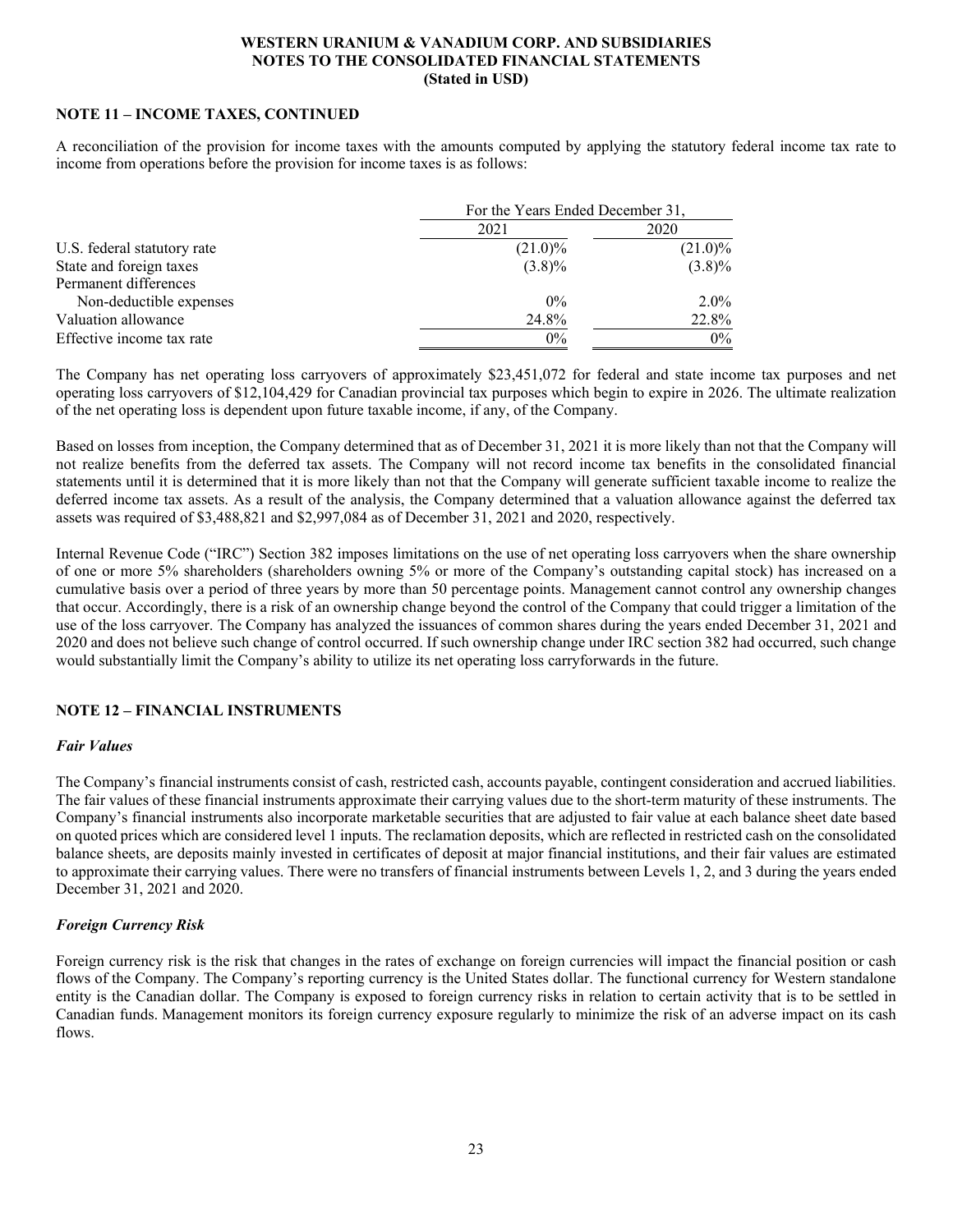## **NOTE 12 – FINANCIAL INSTRUMENTS, CONTINUED**

## *Concentration of Credit Risk*

Concentration of credit risk is the risk of loss in the event that certain counterparties are unable to fulfil their obligations to the Company. The Company limits its exposure to credit loss on its cash and restricted cash by placing its cash with high credit quality financial institutions.

## *Liquidity Risk*

Liquidity risk is the risk that the Company's consolidated cash flows from operations will not be sufficient for the Company to continue operating and discharge is liabilities. The Company is exposed to liquidity risk as its continued operation is dependent upon its ability to obtain financing, either in the form of debt or equity, or achieve profitable operations in order to satisfy its liabilities as they come due. As of December 31, 2021, the Company had a working capital of \$4,492,169 and cash on hand of \$880,821.

#### *Market Risk*

Market risk is the risk that fluctuations in the market prices of minerals will impact the Company's future cash flows. The Company is exposed to market risk on the price of uranium and vanadium, which will determine its ability to build and achieve profitable operations, the amount of exploration and development work that the Company will be able to perform, and the number of financing opportunities that will be available. Management believes that it would be premature at this point to enter into any hedging or forward contracts to mitigate its exposure to specific market price risks.

## **NOTE 13 – COVID-19**

The world has been, and continues to be, impacted by COVID-19 pandemic. COVID-19, and measures to prevent its spread, impacted our business in a number of ways. The impact of these disruptions and the extent of their adverse impact on the Company's financial and operating results will be dictated by the length of time that such disruptions continue, which will, in turn, depend on the currently unpredictable duration and severity of the impacts of COVID-19, and among other things, the impact of governmental actions imposed in response to COVID-19 and individuals' and companies' risk tolerance regarding health matters going forward and developing strain mutations. To date, COVID-19 has primarily caused Western delays in reporting, regulatory matters, and operations. Most notably, the Company initiated a request for Temporary Cessation status for the Sunday Mine Complex in August 2020 as the mines had not been restarted within the 180-day window due to the direct and indirect impacts of the COVID-19 pandemic. The Van 4 Mine reclamation process was delayed because of COVID-19 pandemic lockdowns. The need to observe quarantine periods also caused a limited loss of manpower and delay to the 2021/2022 Sunday Mine Complex project. The COVID-19 pandemic has also limited Western's participation in industry and investor conference events during 2020 and 2021. The Company is continuing to monitor COVID-19 and its subvariants and the potential impact of the pandemic on the Company's operations.